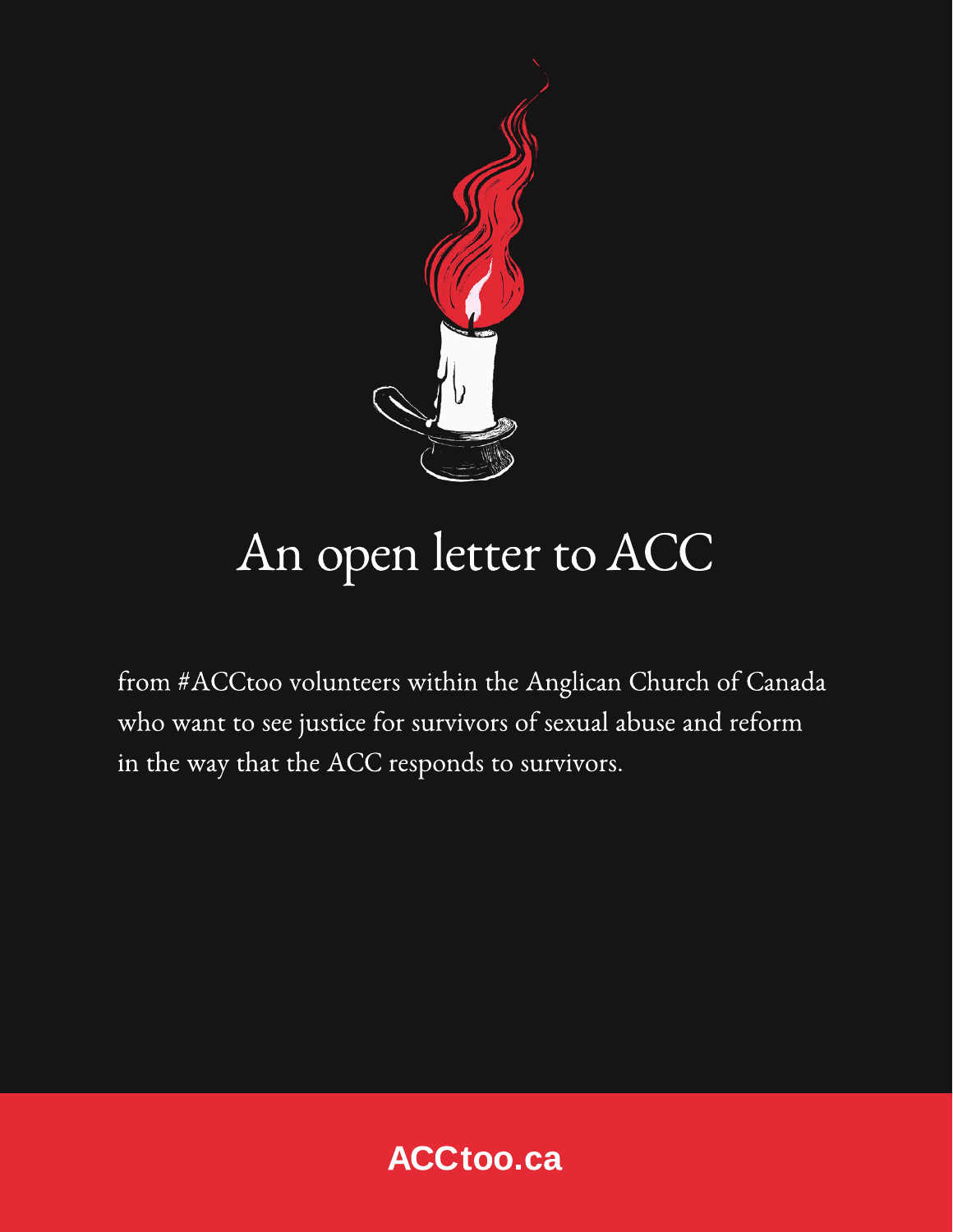Ash Wednesday, 2022

Dear Primate Linda Nicholls, General Secretary Alan Perry, and members of the Council of General Synod of the Anglican Church of Canada and the Anglican Journal Board:

As this season of repentance begins, we are writing to invite you to observe a holy Lent through rectifying a scandalous offence by a high-ranking official in the national church, the General Synod of the Anglican Church of Canada.

In February 2021, three survivors of sexual violence perpetrated by men ordained as clergy in the Anglican Church of Canada shared their experiences with the *Anglican Journal* (*AJ*).<sup>1</sup> They hoped their stories would show how their allegations of sexual assault were mishandled by four Anglican Church of Canada institutions: three dioceses and one school. The survivors requested assurances of confidentiality from the *AJ* staff, and they understood that the article would not name any of them without their explicit permission.<sup>2</sup>

In May 2021, the survivors were informed by the *AJ* journalist that while the editor of the *AJ* was on leave and unavailable, the journalist they were working with was asked to provide a draft of the article to the *AJ*'s publisher, the General Synod of the Anglican Church of Canada (hereafter referred to as the ACC). They learned that the ACC then demanded that the acting editor and journalist provide a separate list of the four institutions involved, which the *AJ* had decided would not be named in the article.<sup>3</sup> We believe that the  $AJ$  staff provided this list under duress, and only after being assured the draft would not be circulated to the four institutions involved. We understand that a high-ranking official of the ACC then chose to send the draft outside of the General Synod office to each of these four institutions.

The survivors themselves had not seen or approved this draft before it was circulated to the four institutions. When the *AJ* journalist later provided the same draft to the survivors, they discovered it was in an unfinished state, and included personal details and email excerpts they had provided as background information that were not for publication. Pseudonyms disguised the identities of some survivors, but the draft referred to one survivor using her real name. Even with pseudonyms, the combination of the personal information in the draft and the list of institutions receiving the draft made it possible for the institutions to identify the survivors.

<sup>&</sup>lt;sup>1</sup> All three have approved and signed this letter.

<sup>&</sup>lt;sup>2</sup> Keeping the identity of survivors of sexual violence confidential is standard journalistic practice, and a public interest in preserving the confidentiality of journalistic sources was recognized by the *[Journalistic](https://laws-lois.justice.gc.ca/eng/annualstatutes/2017_22/FullText.html) Sources [Protection](https://laws-lois.justice.gc.ca/eng/annualstatutes/2017_22/FullText.html) Act*, which was supported by all parties and passed into Canadian law in 2017.

<sup>&</sup>lt;sup>3</sup> We believe this abuse of power was enabled by <u>a motion adopted at the 2019 General Synod meeting in [Vancouver](https://gs2019.anglican.ca/cc/resolutions/a090/)</u> that changed the mandate, oversight, and reporting structure of the *AJ*.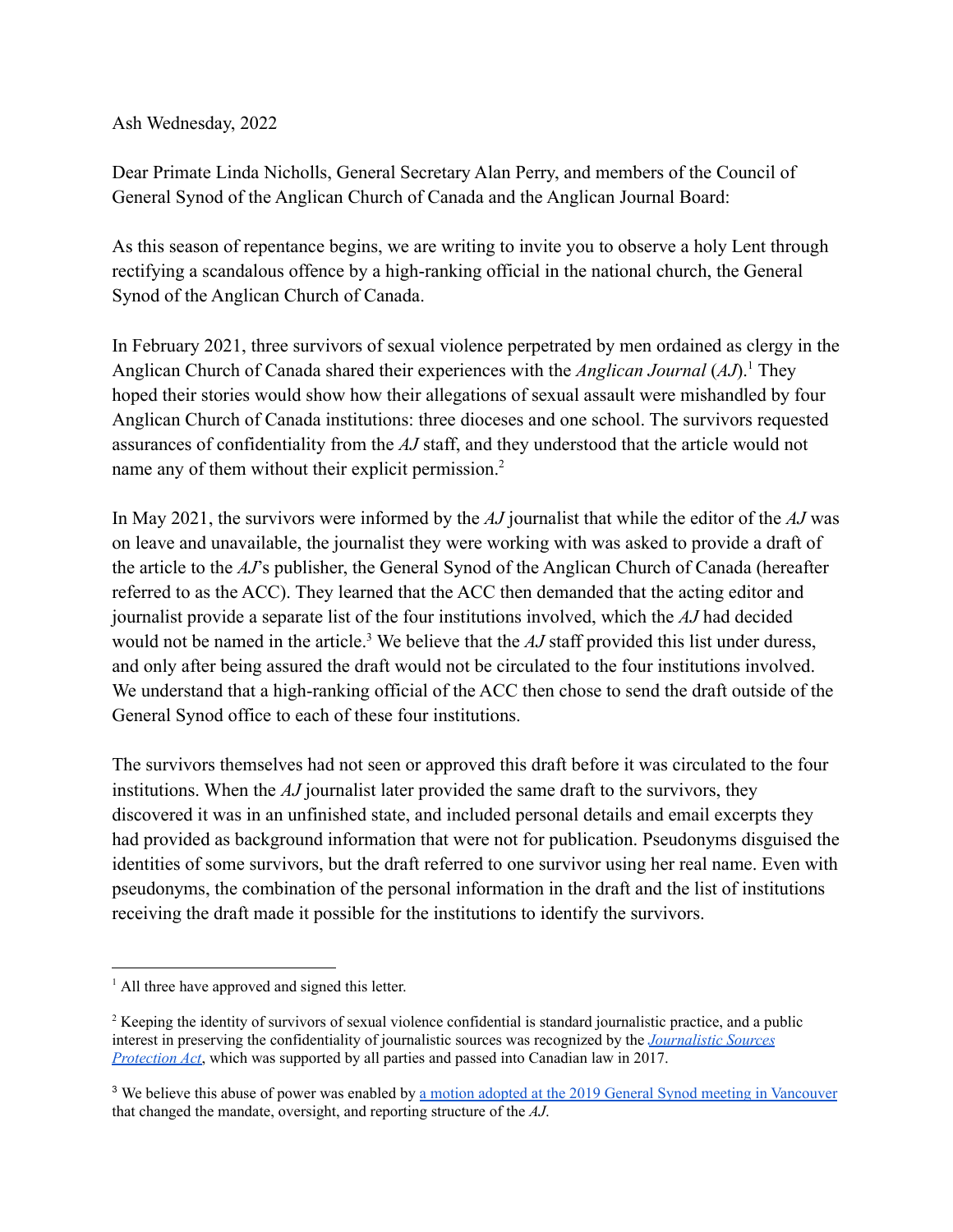We expect church officials to keep confidences sacred and protect the church from abusers. Moreover, as the publisher of the *AJ*, the ACC had an obligation to uphold the confidentiality promised by *AJ* staff to their sources. We therefore share the survivors' shock that the ACC broke these promises, abandoned their duties of confidentiality, and failed to care for the survivors' privacy. We share their outrage that without their permission they were again made vulnerable to the institutions where they had been harmed. And we share their grief that their willingness to place their faith, hope, and trust in the church was again betrayed.

After the breach was revealed, the survivors made multiple requests via *AJ* staff for all the recipients of the draft to delete their copies and name anyone else they had shared it with. It is our understanding that while most agreed, two people refused this request. The journalist and the editor of the *Anglican Journal* then resigned.<sup>4</sup> We understand that the ACC has solicited some kind of investigation, but the survivors have not been given access to the investigation report. To the best of our knowledge, no ACC church official has taken responsibility for the breach or experienced any consequences for choosing to circulate the draft.

Without transparency and accountability, the credibility of the Anglican Church of Canada and the *Anglican Journal* cannot be repaired. Right now, we cannot see how any survivors of sexual violence or other ecclesial abuses can trust an organization that treats disclosures so cavalierly. Profound cultural change is needed, starting with a clear repudiation of cronyism and corruption. Indeed, for any Christian to have confidence in the Church, they need to know it is led by good shepherds who protect the sheep from the wolves, not the other way around.<sup>5</sup>

We, the undersigned, therefore ask that you publicly commit to:

- 1. Release the unredacted findings of the investigation to a representative chosen by the survivors; and
- 2. Require the resignation of the ACC church official who circulated a draft of the *Anglican Journal* article to four institutions outside the General Synod office;<sup>6</sup> and

<sup>&</sup>lt;sup>4</sup> The resignations were submitted on June 10 and 11, but not announced until [September](https://www.anglicanjournal.com/anglican-journal-loses-editor-writer/) 1. [Internet [Archive\]](https://web.archive.org/web/20211102190155/https://www.anglicanjournal.com/anglican-journal-loses-editor-writer/)

<sup>&</sup>lt;sup>5</sup> Anglican bishops traditionally have a crosier, a staff modelled after a shepherd's crook in honour of Jesus, who describes himself as the good shepherd in John [10:11-15](https://www.biblegateway.com/passage/?search=John+10%3A11-15&version=NRSVA): "I am the good shepherd. The good shepherd lays down his life for the sheep. The hired hand, who is not the shepherd and does not own the sheep, sees the wolf coming and leaves the sheep and runs away—and the wolf snatches them and scatters them. The hired hand runs away because a hired hand does not care for the sheep. I am the good shepherd. I know my own and my own know me, just as the Father knows me and I know the Father. And I lay down my life for the sheep."

<sup>&</sup>lt;sup>6</sup> The current General Synod Policy Manual gives "breach of confidentiality" and "discreditable conduct" as examples of serious misconduct that can be grounds for immediate dismissal.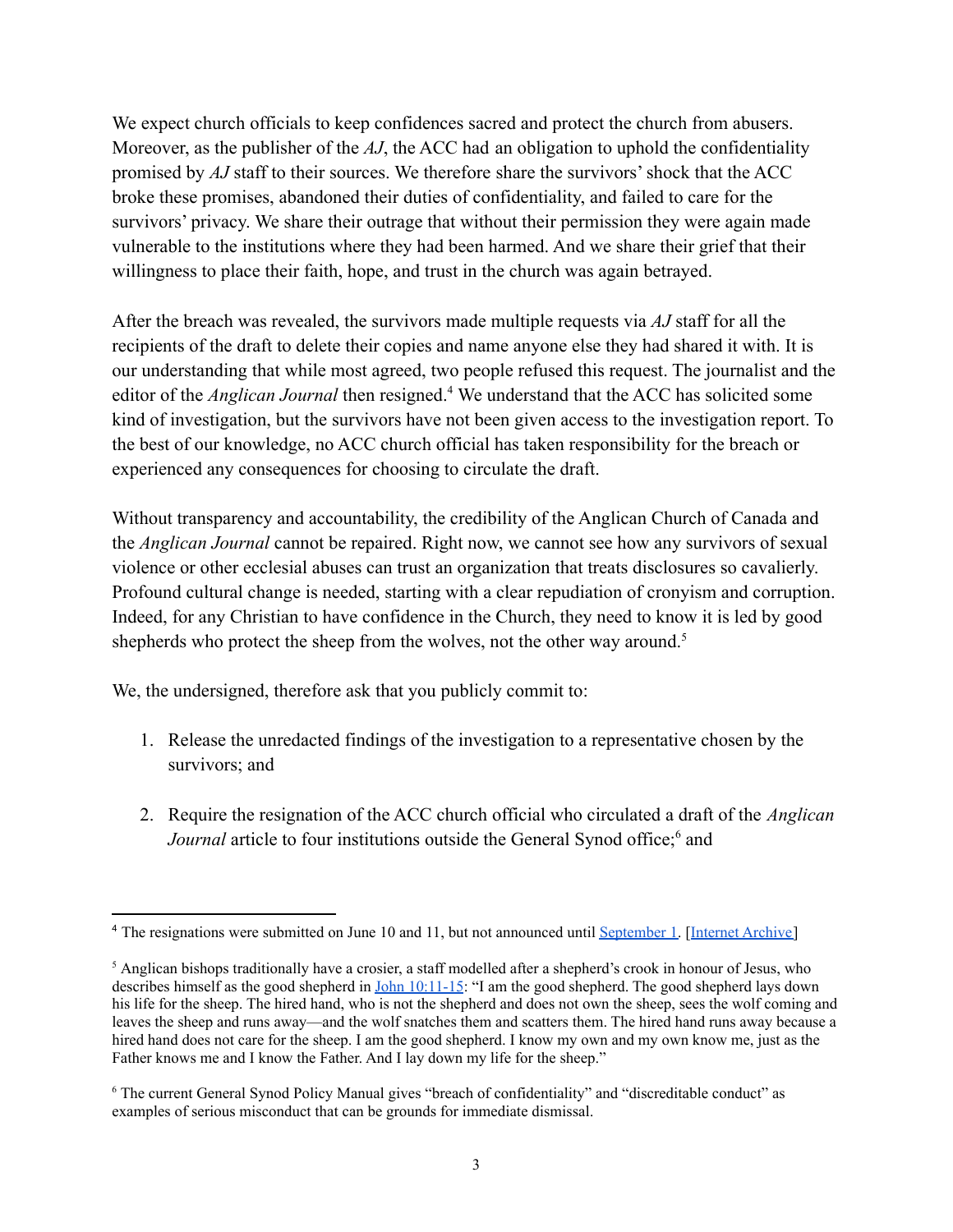3. Submit an apology for publication in the *Anglican Journal* that summarizes the investigation report, confesses wrongdoing, and presents a plan of action that is a worthy beginning of repentance.

Sincerely,

Cydney Proctor, Survivor

Survivor B

Survivor C

Rev. Leonel Abaroa-Bolona, Diocese of Niagara

Gerry Adam, Deacon, Diocese of Huron

The Ven. Kristen Aikman, Rector, St. Paul's Point Edward; Archdeacon of Lambton-Kent (Diocese of Huron)

Joan Alexander, Spiritual Director, Diocese of Nova Scotia and Prince Edward Island

Sarah Alexander, Diocese of Edmonton

Angela Alleyne, St. Cuthbert St. Hilda St. Luke (Diocese of Montreal)

Rev. Judith Alltree, Mission to Seafarers Canada

Bonny Amor, Christ Church Cathedral, Vancouver (Diocese of New Westminster)

Reynolds Amor, Christ Church Cathedral, Vancouver (Diocese of New Westminster)

Brieanna Andrews, Rector and Priest, Diocese of Nova Scotia and Prince Edward Island

Carolyn Appelbe, St. Clement's (Diocese of Toronto)

Suzanne Arnedt, St. George's (Diocese of Niagara)

Denzil John Asche, Salal and Cedar (Diocese of New Westminster)

Fr. Hernan Astudillo, San Lorenzo Church (Diocese of Toronto)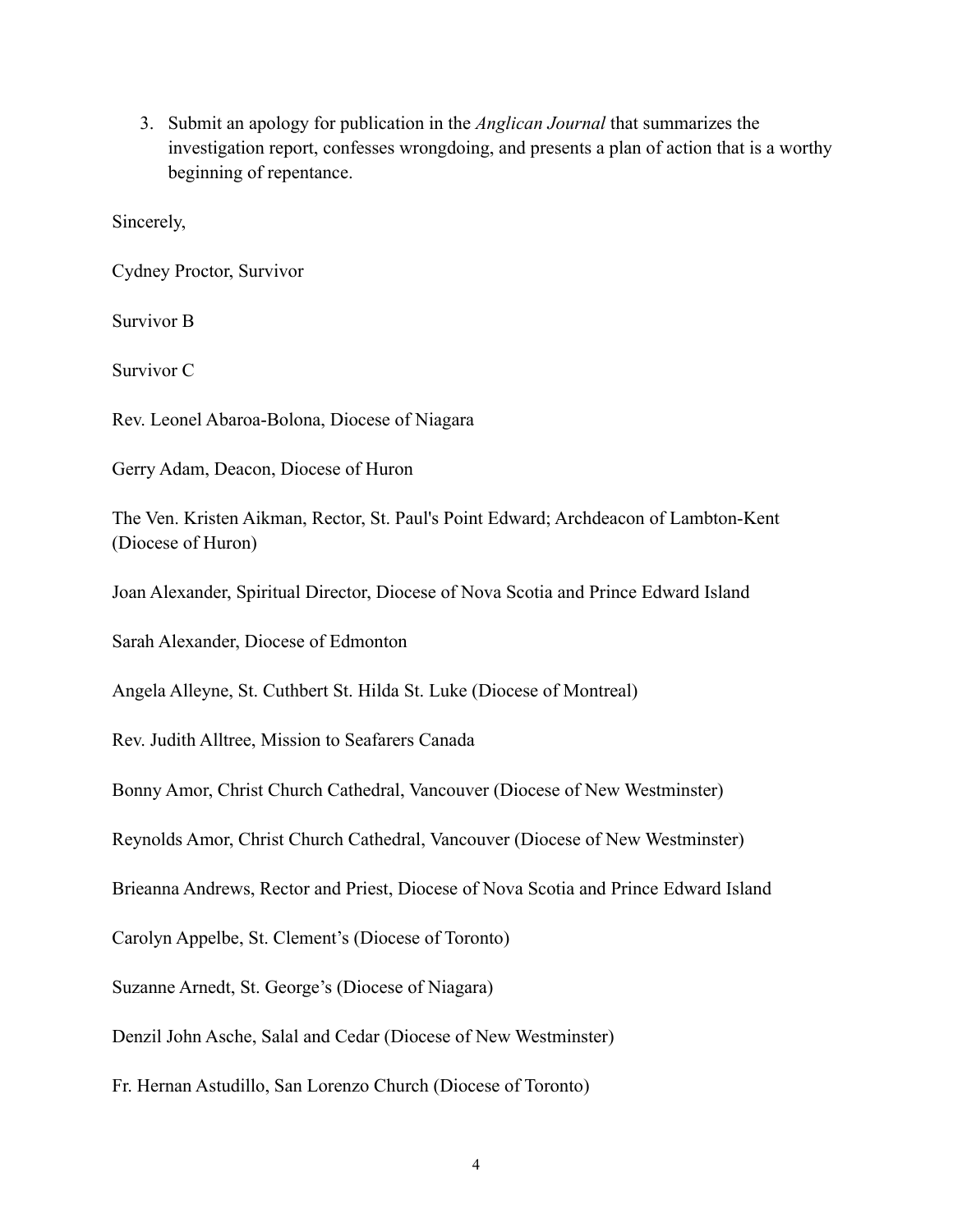Dr. Amber Aulen, Church of the Redeemer (Diocese of Toronto)

Brian Ault, St. John the Evangelist (Diocese of Edmonton)

Andréa Balfour, St. John the Evangelist, Kitchener (Diocese of Huron)

Ven. Kyn Barker, Deacon, St. Matthew the Apostle, Oriole (Diocese of Toronto); Coordinator of Deacons, Diocese of Toronto

Jane Barter, Priest, Theologian, Diocese of Rupert's Land

Susan Barthos, Christ Church, Dartmouth (Diocese of Nova Scotia and Prince Edward Island)

Bernard Beare, St. Paul's Fort Garry (Diocese of Rupert's Land)

Katherine Belyea, Church of St. Stephen-in-the-Fields (Diocese of Toronto)

Sandra Bender, Holy Trinity Anglican Church (Diocese of Rupertsland)

Philip Benmore, St. Bartholomew's Regent Park (Diocese of Toronto); Postulant, Diocese of Kootenay

Cheryl Bergie, Diocese of Niagara

Bob Bettson, Honourary Assistant, St. Mary Magdalene (Diocese of Toronto)

Kingsley Blair, St. Mary's Kerrisdale (Diocese of New Westminster)

Elizabeth Bloomfield, St. George's, Haliburton (Diocese of Toronto)

Michael Bloss, Music Animator, St. Andrew's Church, Grimsby (Diocese of Niagara)

Paul Bode, Director of Operations, St. Jax, Diocese of Montreal

Jeff Bonner, TSSF, St. John's, Ancaster (Diocese of Niagara); Trinity College (Toronto)

Rev. Dwayne Bos, Diocese of Huron (on leave)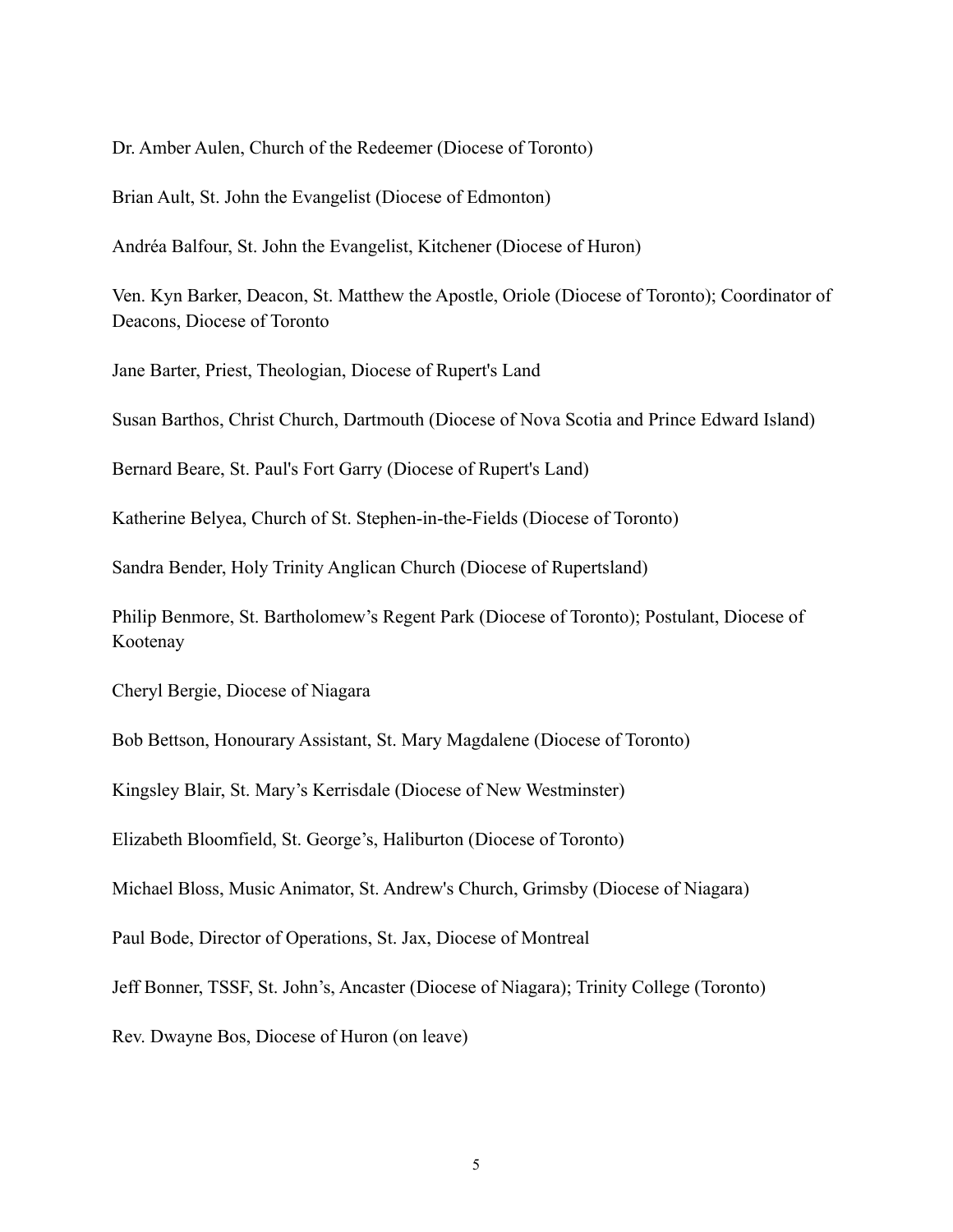Matthew Bowman-Naseer, Ordinand, Diocese of Rupert's Land; PhD Candidate, Trinity College (Toronto)

Rev. Sara Boyles, Church of the Holy Trinity (Diocese of Toronto)

Rev. Heidi Brear, St. Margaret's (Diocese of New Westminster)

Rev. Andrea L. Brennan, Incumbent, Christ Church, Fernie (Diocese of Kootenay)

Kerri Brennan, Diocese of Ottawa

Sydney Brouillard-Coyle, Diocese of Huron

Alicia Brown, Diocese of Toronto

Caroline Brown, Diocese of Calgary

Lauren Bryant-Monk, Diocese of Huron

Jeanette Buckingham, St. George's Anglican Church (Diocese of Edmonton)

Rev. Canon Andrea Budgey, Trinity College (Toronto); St. Theodore of Canterbury (Diocese of Toronto)

John Bullivant, Lay Reader, St. George's (Diocese of Niagara)

Dave Burke, Church of the Redeemer (Diocese of Toronto)

Rev. Debra Burleson, Diocese of Nova Scotia and Prince Edward Island

Angela Burton, Diocese of Nova Scotia & Prince Edward Island

Rev. Evelyn Butler, Deacon, St John's Anglican Church West Toronto (Diocese of Toronto)

Irene Buttrey, St. Clement's (Diocese of Toronto)

Michael Buttrey, St. Clement's (Diocese of Toronto)

Jim Butts, Holy Trinity Welland (Diocese of Niagara)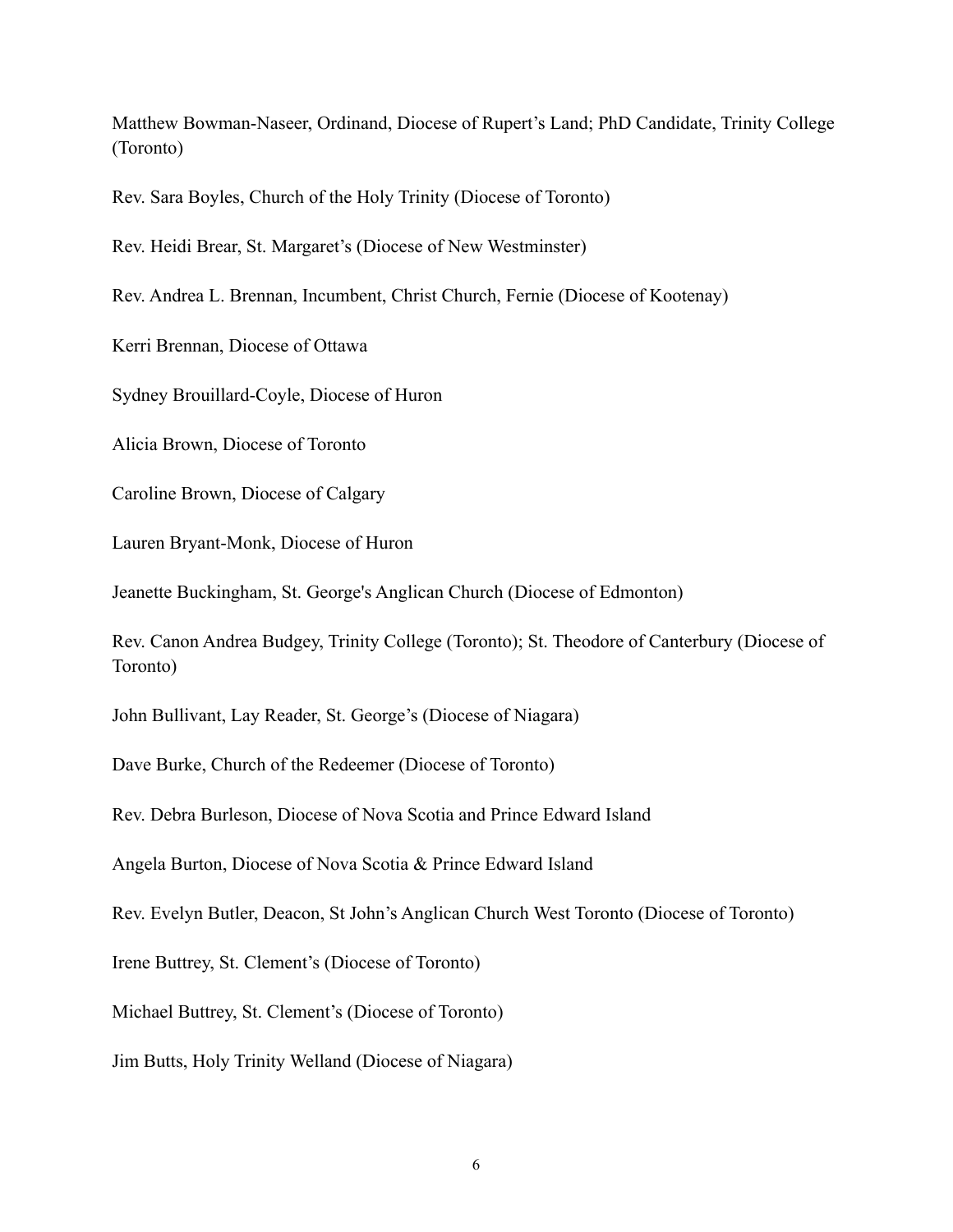Teresa Cameron, St. Paul's Fort Garry (Diocese of Rupert's Land)

Samantha Caravan, Incumbent, All Saints' Peterborough (Diocese of Toronto)

Rev. Clement Carelse, Former Deacon, St. Peter's Erindale (Diocese of Toronto)

Rev. Canon Greg Carpenter, Incumbent, St Jude-Wexford (Diocese of Toronto)

Judith Carpenter, St. Margaret of Scotland Parish, Halifax (Diocese of Nova Scotia and Prince Edward Island)

Ron Carswell, Member of Parish Council, Former Warden, Diocese of Calgary

Andrea Casey, PWRDF staff

Linda Cass-Jones, Holy Trinity Lakefield (Diocese of Montreal)

Samantha Cavanagh, Epiphany St. Mark's (Diocese of Toronto)

Donna Cawker, St. Paul's Fort Garry (Diocese of Rupert's Land)

Rev. Elise Chambers, Diocese of Huron

Rev. Sue Channen, Diocese of Nova Scotia and Prince Edward Island

Lynn Chapman, St. George's, St. Catharines (Diocese of Niagara)

Carrie Charters, St. Aidan's, London (Diocese of Huron)

Justin Cheng, All Saints Anglican Church, Burnaby (Diocese of New Westminster)

Danny Chirilenco, St. John the Evangelist, Kitchener (Diocese of Huron)

Rev. Canon Andrew Chisholm, Rector, St. James Anglican Church, Kingston (Diocese of Ontario)

Dianne Chisholm, St. George's Anglican Church, St. Catharines (Diocese of Niagara)

Rev Deacon Heino Claessens, St Alban the Martyr, Glen Williams (Diocese of Niagara)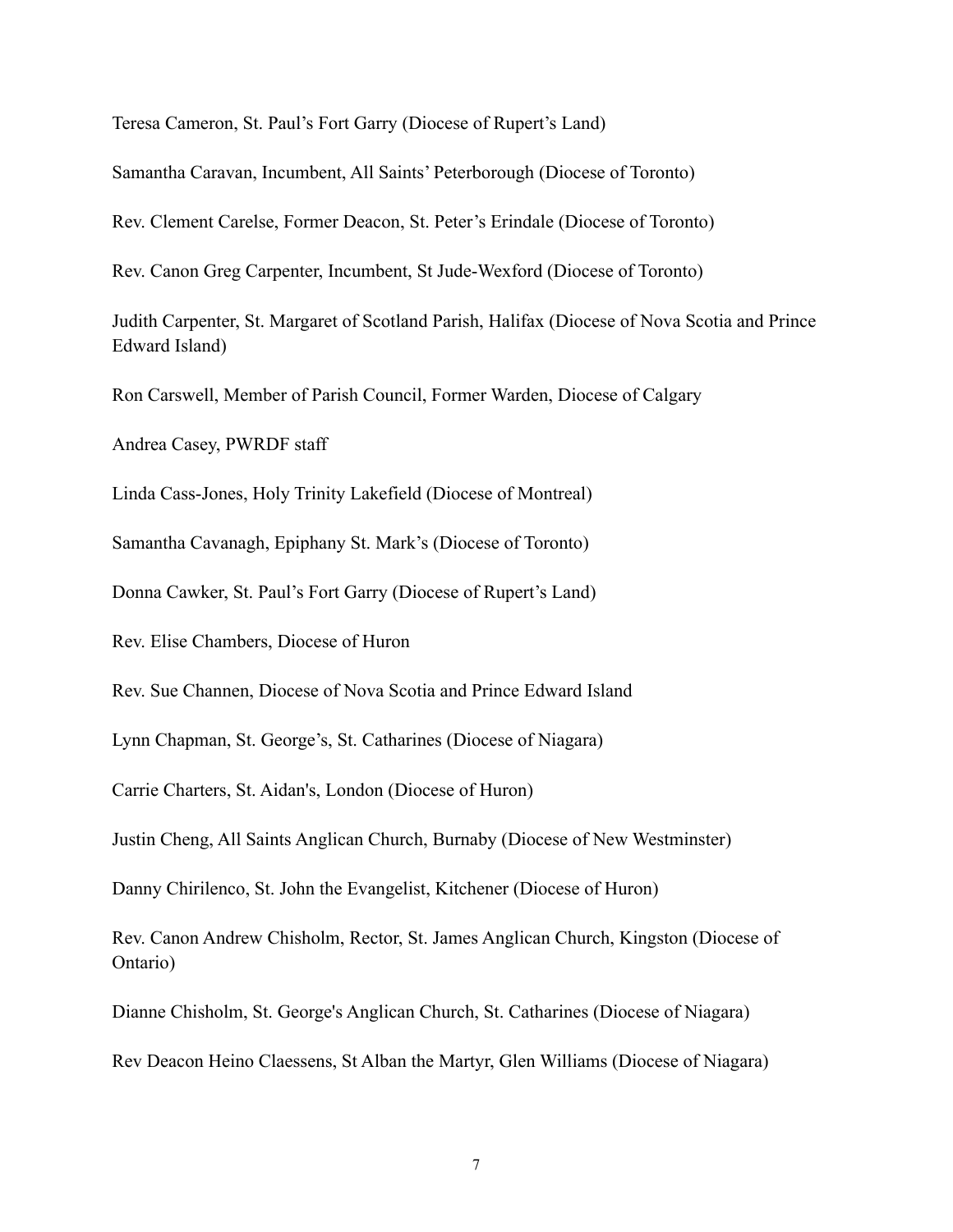Jude Claude, St. Matthew's Anglican Church (Diocese of Rupert's Land); Student, Trinity College (Toronto)

Rev. Robert Clifford, Rector, All Saints' Anglican Church, Windsor (Diocese of Huron)

Rev. Mellanie Cohoon, Diocese of Nova Scotia and Prince Edward Island

Allie Colp, Diocese of Nova Scotia and Prince Edward Island

Community & Social Justice Committee, St. George's Anglican Church (Diocese of Niagara)

Rev. Robert Cooke, Lecturer and Director of Outreach Programs, Queen's College Faculty of Theology (St. John's)

Rev. Margaret Cornish, Honorary Assistant, Christ Church Cathedral, Vancouver (Diocese of New Westminster)

Jane Cossar Fischer, St. Andrew Memorial, London (Diocese of Huron)

Parker Cotton, Trinity Church, Bradford (Diocese of Toronto)

Rev. Allison Courey, Diocese of Niagara

Rachel Courey, St. Michael's (Diocese of Niagara)

Mary Courtenay, Prince of Peace Anglican Church, Wasaga Beach (Diocese of Toronto)

Joan Crabtree, Warden, St. Peter's (Diocese of Rupert's Land)

Rev. Brynn Craffey, Member, Salal + Cedar (Diocese of New Westminster)

Jonathan Crane, St. Augustine's Anglican Church (Diocese of Edmonton)

Kate Crane, St. Paul's Anglican Church, Halifax (Diocese of Nova Scotia and Prince Edward Island)

Patricia Crawford, St. Clement's (Diocese of Toronto)

Anna R. Creese, St. James' Church, Fairmount (Diocese of Huron)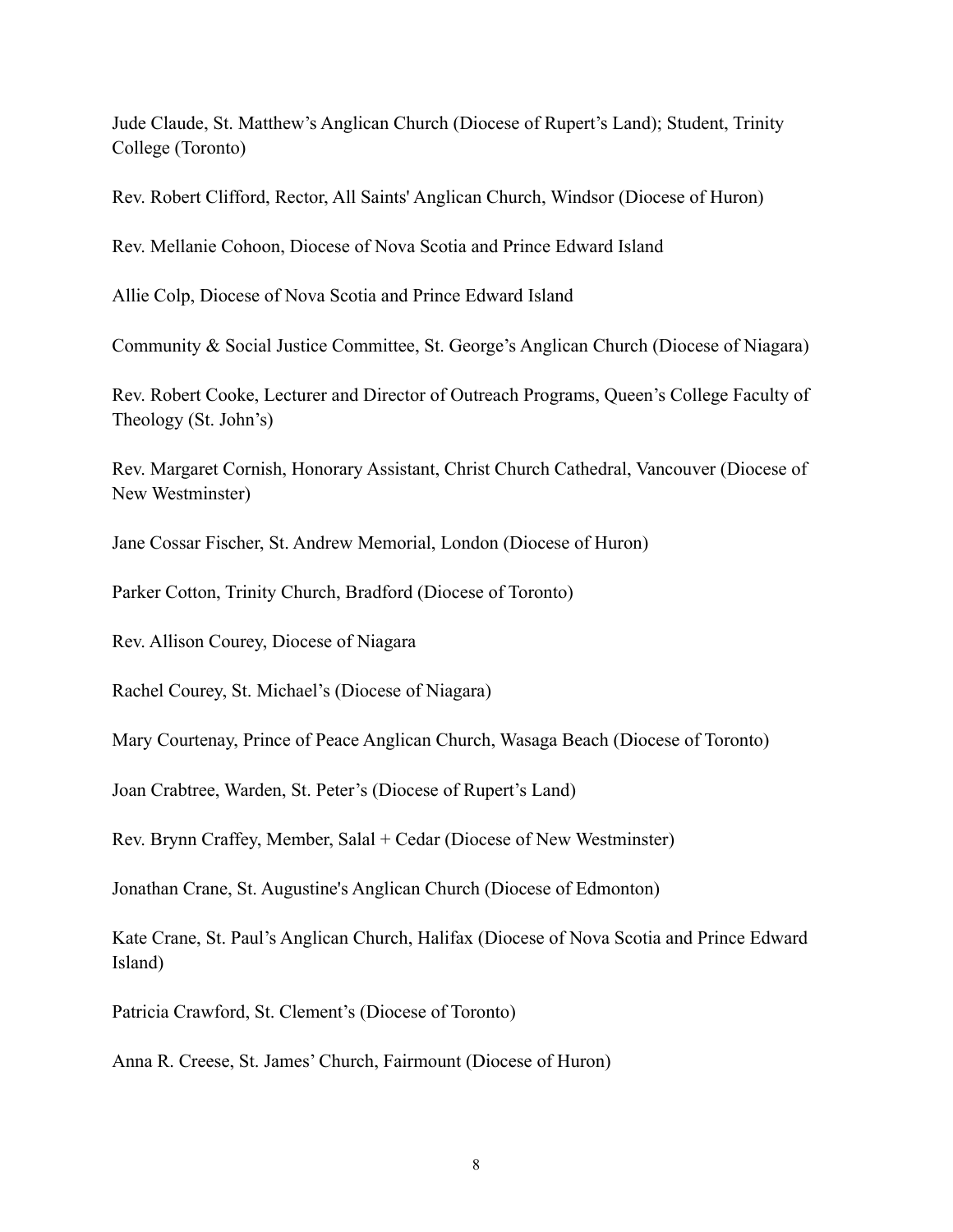William D. Creese, St. James' Church, Fairmount (Diocese of Huron)

Lora Crighton, St. Bartholomew's, Regent Park (Diocese of Toronto)

Tony Crosbie, Church of the Redeemer (Diocese of Toronto)

William Crosby, Deacon, Diocese of Saskatoon

Rev. Meagan Crosby-Shearer, AbbeyChurch, Emmaus Community, and St. Matthias (Diocese of British Columbia)

Rev. Rob Crosby-Shearer, Honorary Priest, AbbeyChurch and Emmaus Community, Victoria (Diocese of British Columbia)

Jeanine Cudmore, PWRDF staff member

Betty Currie, St Peter's (Diocese of Rupert's Land)

Emma CushmanWood Ceruti, Church of the Redeemer (Diocese of Toronto)

Rev. Canon Joanne Davies, Diocesan Chaplain, Diocese of Toronto

Debbie Deacon, Church of the Redeemer (Diocese of Toronto)

John Deacon, Church of the Redeemer (Diocese of Toronto)

Tyler Deane, Chair of Communications Committee, St. George's, St. Catharines (Diocese of Niagara)

Bart Dickinson, PWRDF staff

Rev. Dana Dickson, Trinity Anglican Bradford (Diocese of Toronto)

Judy Dickson, St. James, Fenelon Falls (Diocese of Toronto)

Rev. Canon Lynn Dillabough, St Paul's, Brockville (Diocese of Ontario)

Anita Djurkovic, St. George's (Diocese of Niagara); Divinity Student, Trinity College (Toronto)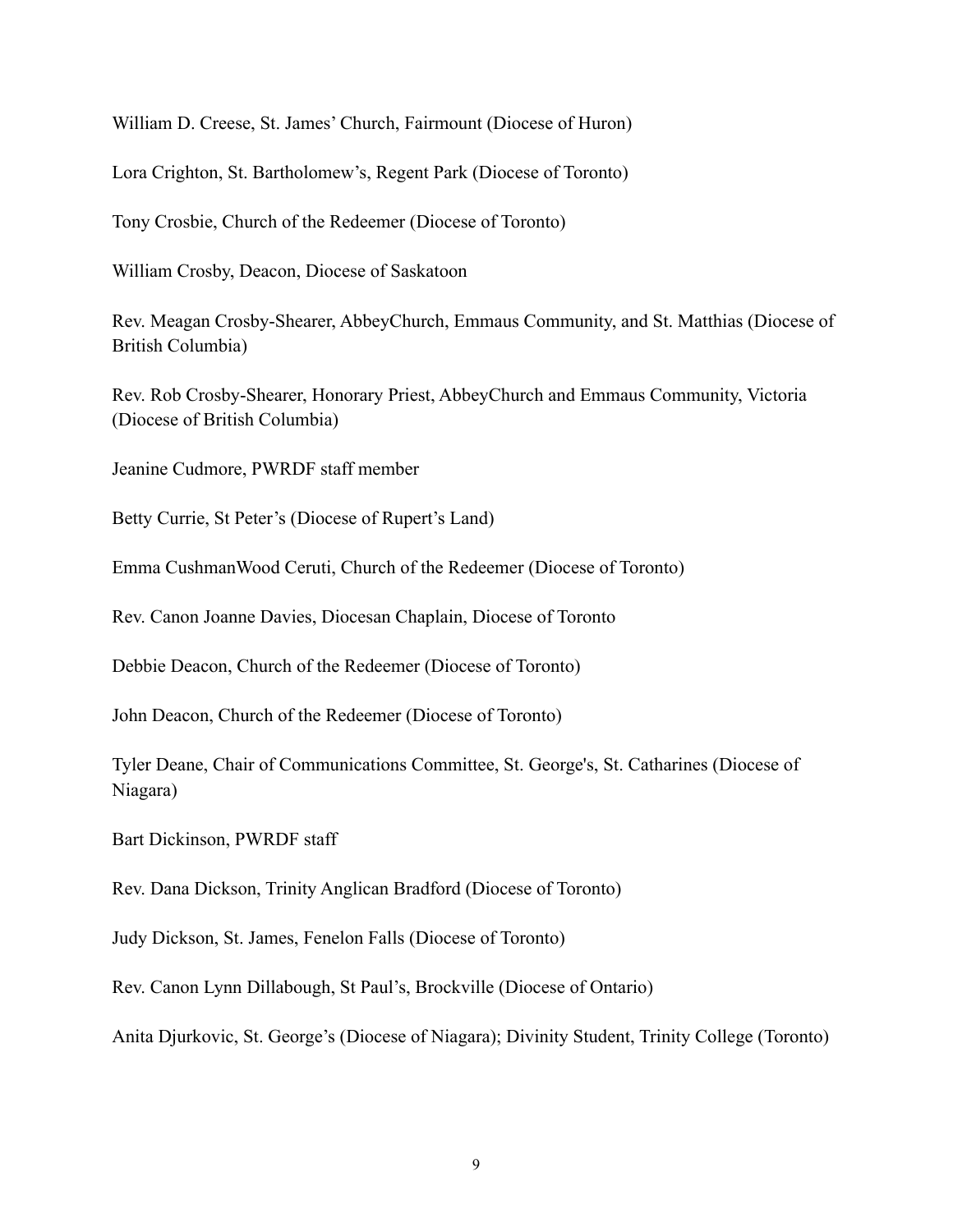The Ven. Chris Dowdeswell, Rector, St. Stephen the Martyr, Swift Current; Archdeacon, St. Chad (Diocese of Qu'appelle)

Jess Dowling (she/her), Ordinand, Diocese of Toronto

Mitchell Duce, Diocese of Rupert's Land

The Ven. Kelly Duncan, Parish of St. George (Diocese of New Westminster)

Maggie Dunlop, St. Martin-in-the-Fields (Diocese of Toronto)

Helen Dunn, Rector, St. Clement's Church, North Vancouver (Diocese of New Westminster)

Kaitlyn Duthie-Kannikkatt, Diocese of Nova Scotia and Prince Edward Island

Rev. Jesse Dymond, Chaplain, Bishop's University (Quebec); Former General Synod Staff (Communications)

Alan Engelstad, Volunteer Congregational Development Advisor, Diocese of Toronto

Diane Engelstad, St. James Anglican Church, Fenelon Falls (Diocese of Toronto)

Ven. Travis Enright, Archdeacon for Indigenous Ministry, Diocese of Edmonton

Anne Evers, Church of the Redeemer (Diocese of Toronto)

Thomas Evers, Church of the Redeemer (Diocese of Toronto)

Rev. Andrew Federle, Rector, St. Clement's (Diocese of Toronto)

Rev. Will Ferrey, Rector, Christ Church, Amherst (Diocese of Nova Scotia and Prince Edward Island)

Debbie Fice, Ordinand, Diocese of Nova Scotia and Prince Edward Island

Hayden Fischer, Postulant, Diocese of Huron

Hallie Fishel, Musician (Retired), Diocese of Huron

Beth Fisher, Former Staff, St. Aidan's in the Beach (Diocese of Toronto)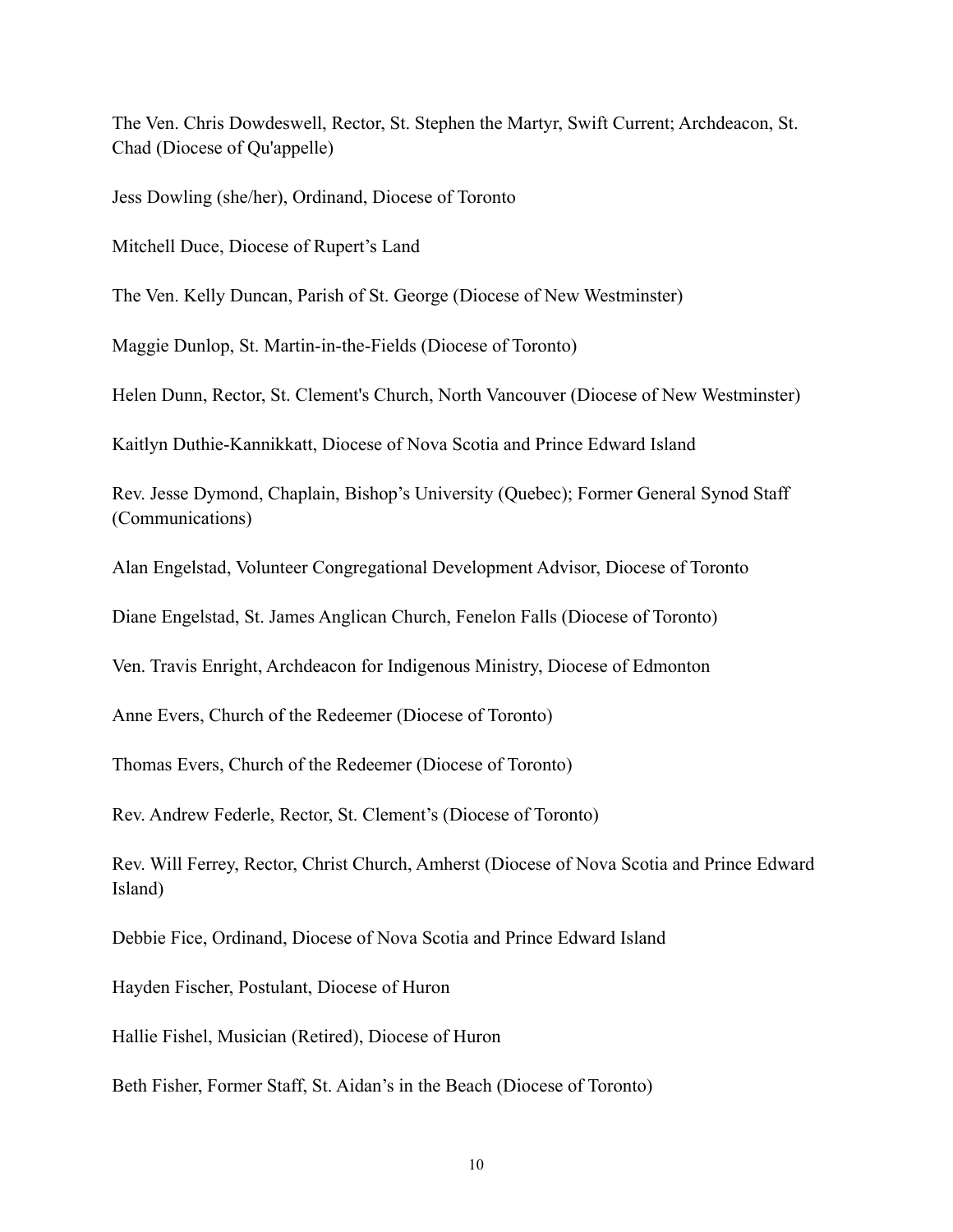Glenda Fisher, Deacon, Diocese of Huron

Rev. David L. Fitzsimmons, Deacon, St. Peter's, Campbell River (Diocese of British Columbia)

Rev. Canon David Fletcher, Retired, Diocese of Nova Scotia and Prince Edward Island

Kathryn Flemington, St. Paul's Fort Garry (Diocese of Rupert's Land)

Rev. Rebecca Foley, Diocese of Nova Scotia and Prince Edward Island (on leave)

Barbara Forsyth, Retired Priest, Diocese of Saskatoon

Nicholas Forte, Diocese of Montreal

Hannah Foulger, St. Benedict's Table, Winnipeg (Diocese of Rupert's Land); Reporter at Large, Rupert's Land News

Trevor Freeman, Non-Stipendiary Priest, Diocese of Kootenay

Nancy French, Diocese of Eastern Newfoundland and Labrador

Paul Friesen, Diocese of Nova Scotia and Prince Edward Island

Gail Fulop, Diocese of Nova Scotia and Prince Edward Island

Tianna G., St. John the Evangelist, Kitchener (Diocese of Huron)

The Rev'd Canon Giuseppe Gagliano, St. Francis Regional Ministry & Canon for Lay Ministries (Diocese of Quebec)

Rev. Michael Garner, Associate Incumbent, St Thomas the Apostle (Diocese of Ottawa)

John Gee, Deacon, Diocese of Edmonton

Anne Claude Geoffrion, Lay Reader, All Saints Church Deux-Montagnes (Diocese of Montreal)

Kevin George, St Aidan's Church, London (Diocese of Huron)

Leslie Giddings, Epiphany Anglican Church (Diocese of Ottawa)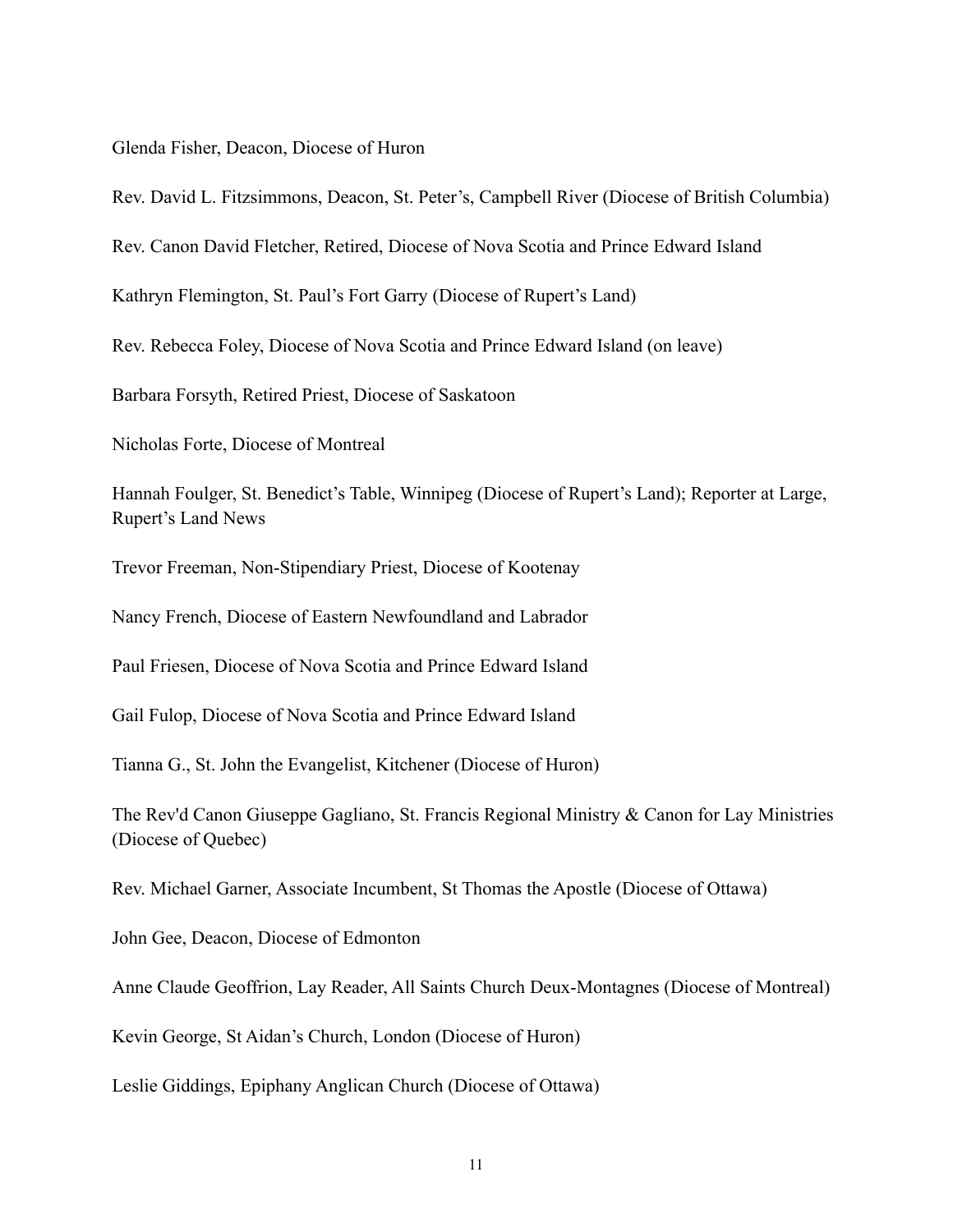Matt Gillard, Assistant Curate, St. George's (Diocese of Niagara) Jaqueline Gillespie, St. John the Divine, Victoria (Diocese of British Columbia) Rev. John H. Giroux, Rector, St. Mary Church (Diocese of Rupert's Land) Rev. Sherri Golisky, St. Matthew the Apostle, Oriole (Diocese of Toronto) Susan Graham Walker, Church of the Redeemer (Diocese of Toronto) Zachary Grant, Church of the Holy Trinity (Diocese of Toronto) Erin Green, Former General Synod Staff (Communications) Nancy Greene-Gregoire, St. Thomas, NDG (Diocese of Montreal) Nicole Grieve, Diocese of Huron Alexander Griffin, Christ Church Cathedral (Montreal) Rev. Cameron Gutjahr, St. John the Divine, Squamish (Diocese of New Westminster) Valerie Haiser, Diocese of Huron Edward Hales, Retired Priest, Diocese of Toronto Anslim Hameed, PWRDF staff Rev. Liz Hamel, Parish of St. Helen's, Diocese of New Westminster Heather Hancheruk, St. Stephen's Church, Chambly (Diocese of Montreal) Maureen S. Hanlon, St. Matthew's, Winnipeg (Diocese of Rupert's Land) Gerald Harder, St. James, Vancouver (Diocese of New Westminster) Peter Haresnape, Church of St. Stephen-in-the-Fields (Diocese of Toronto)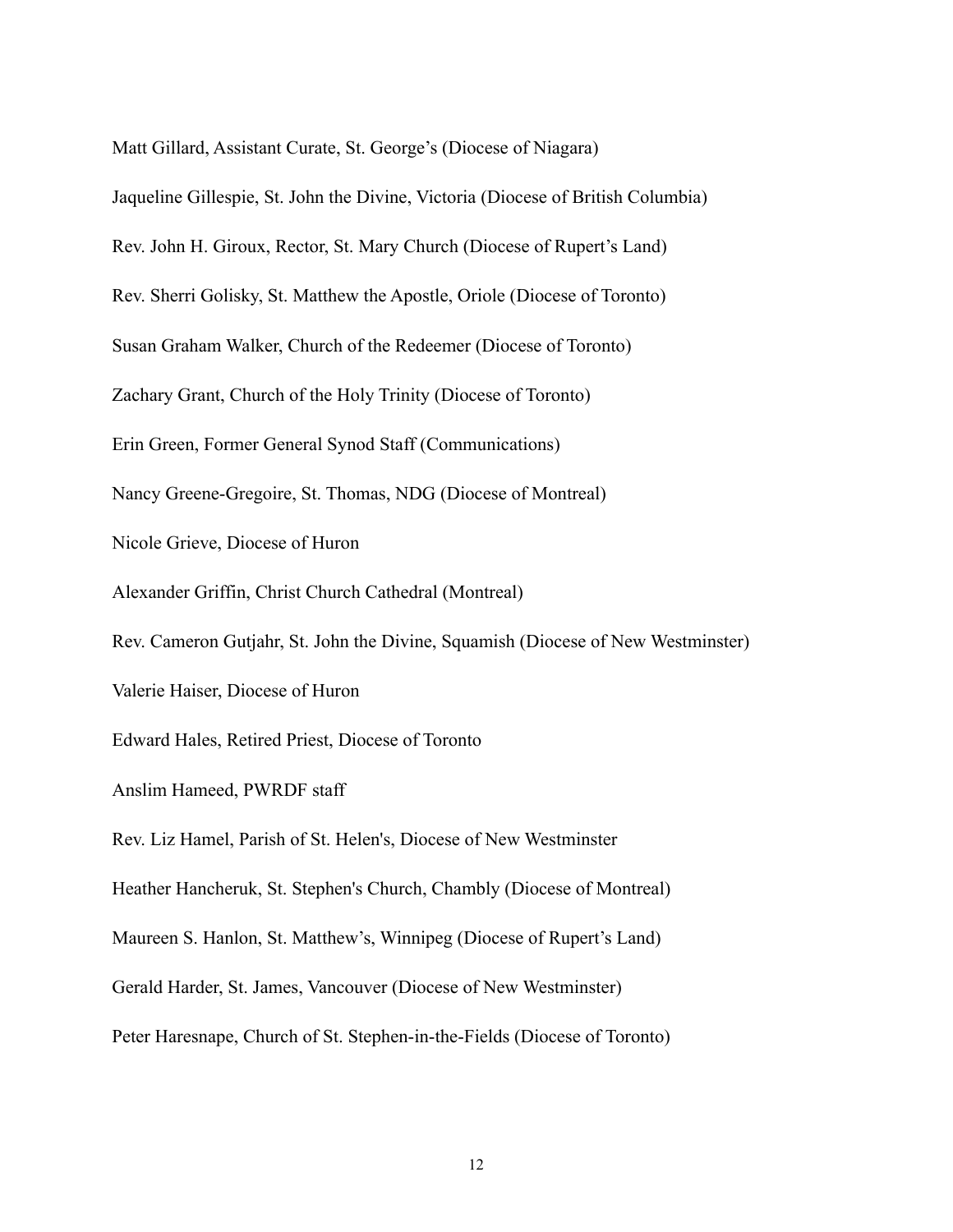Rev. Georgina Harris, Priest in Charge, St. Columba Anglican Church (Diocese of New Westminster)

Lorna M. G. Harris, Diocese of Huron

Wanita Harris, Former Parishioner, Little Trinity and Church of the Redeemer (Diocese of Toronto), St. Aidan's (Diocese of Huron)

Mary Lou Harrison, St. Anne's (Diocese of Toronto)

Joshua Harrower, St George by the Grange (Diocese of Toronto)

Vivian Harrower, Church of the Holy Trinity (Diocese of Toronto)

Caroll Guen Hart, St. Thomas's, Huron Street (Diocese of Toronto)

Carol Hayes, Diocese of Calgary

Neilda Hayes, Diocese of Ottawa

The Ven. Jordan Haynie Ware, Archdeacon for Social Justice & Community Connection, and Rector, Good Shepherd (Diocese of Edmonton)

Liz Hearty, Diocese of Niagara

Reverend Canon Maggie Helwig, Church of St. Stephen-in-the-Fields (Diocese of Toronto)

Muriel Henderson, Christ Church St James Anglican Church, Etobicoke (Diocese of Toronto)

Gerlyn Henry, Church of St. Timothy (Diocese of Toronto)

Rev. Carolyn Herold, St. Laurence Anglican Church (Diocese of Calgary)

Rev. Canon Craig Hiebert, Incumbent, St Mary the Virgin, Oak Bay (Diocese of British Columbia)

Rev. Krista Hilton, Chaplain, Brock University (St. Catharines)

Wilson Hodges, Diocese of Niagara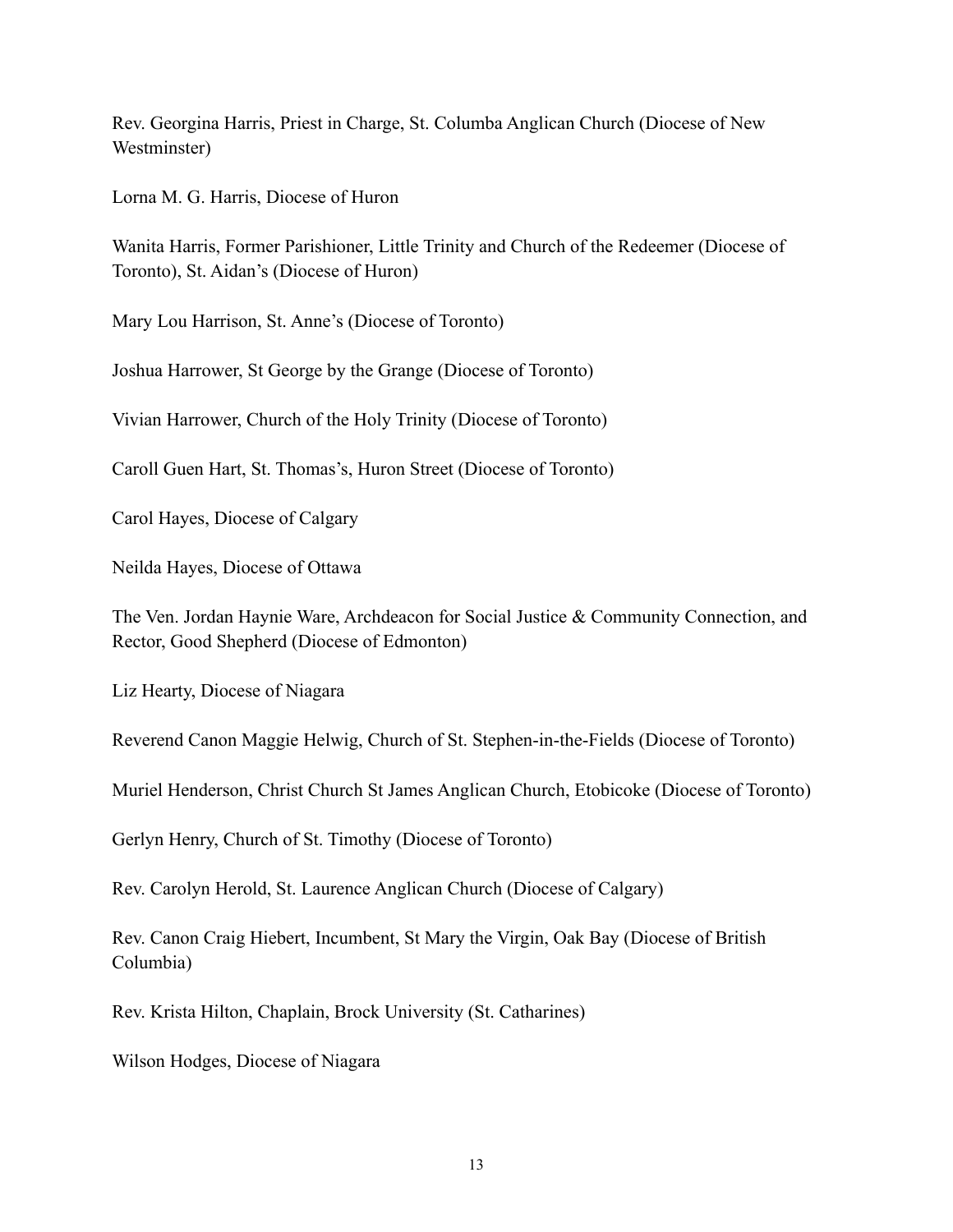Arthur Holroyd, Diocese of Rupert's Land

Blake Holt, Youth Director, St. John the Evangelist (Diocese of Edmonton)

Paula Holt, St. John the Evangelist (Diocese of Edmonton)

James Houston, Retired Priest, Diocese of Toronto

Jesse Hove, Wycliffe College (Toronto)

Valear Howsam, Diocesan Volunteer, St. Aidan's in the Beach (Diocese of Toronto)

Geoffrey Howson, Retired Priest, Diocese of Fredericton

Nicki Hronjak, Diocese of Montreal

Elizabeth Huether, Refugee Sponsorship Coordinator, Diocese of Nova Scotia and Prince Edward Island

Joe Hum, St. Alban's (Diocese of Ottawa)

Rev. Matt Humphrey, Priest, AbbeyChurch, Emmaus Community, Wild Church Victoria, St. Matthias (Diocese of British Columbia)

Karen Hunt Mitchell, St. James Stratford (Diocese of Huron)

Mary Hunt, All Saints', Waterloo (Diocese of Huron)

Brian Hupman, Christ Church, Amherst (Diocese of Nova Scotia and Prince Edward Island)

Dr. Alison Hurlburt, Lay Reader, Christ Church (Diocese of Edmonton)

William Hutton, St. John the Evangelist, Kitchener (Diocese of Huron)

Zack Ingles, Former Lay Minister, Dioceses of Ottawa and Montreal

Grant Jahnke, Church of the Redeemer (Diocese of Toronto)

Rev. Dr. Dana Johnston, Retired Priest, Diocese of Ottawa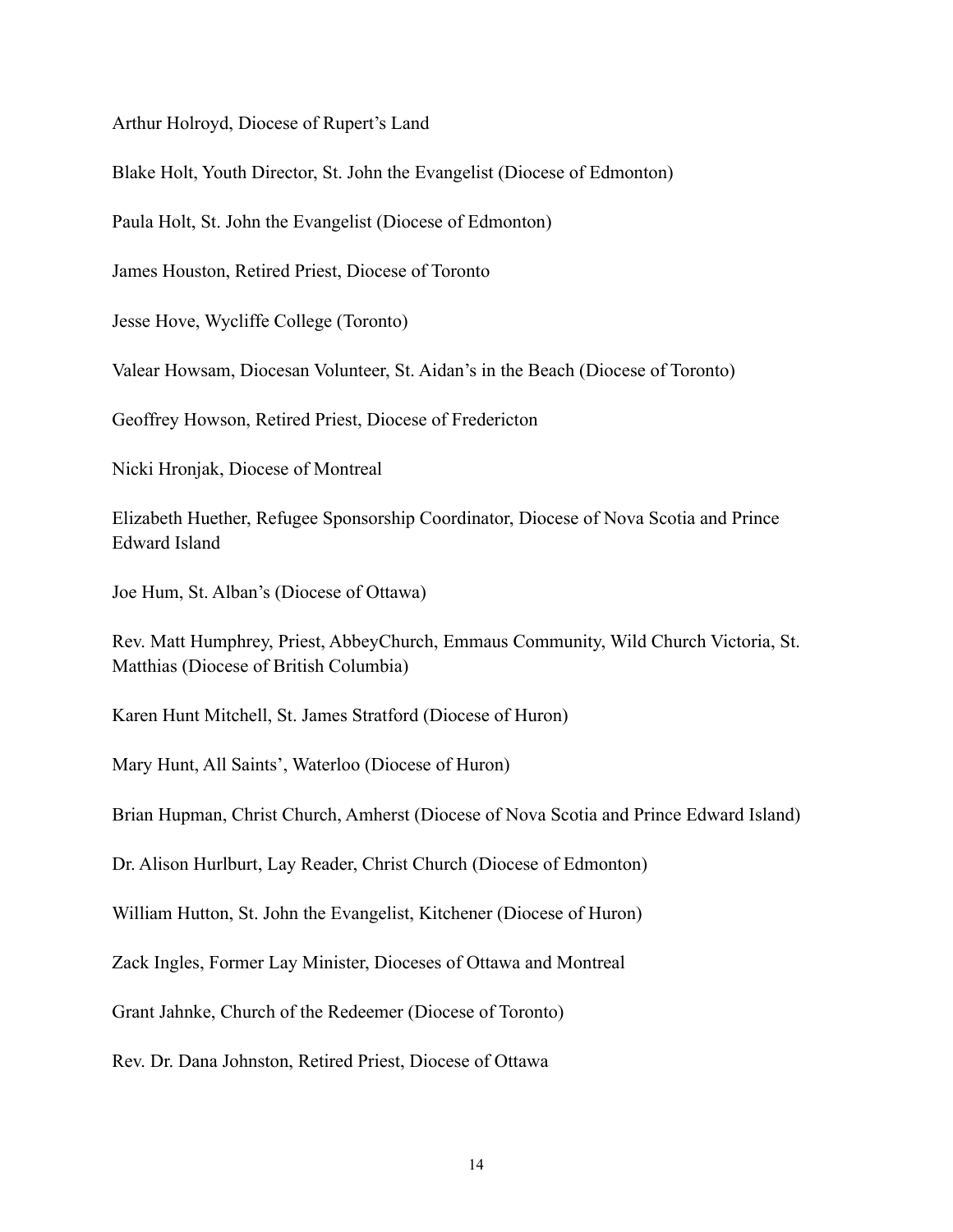Donna Joy, Retired Anglican Priest and Canon of the Cathedral, Diocese of Rupert's Land

Rev. Francie Keats, Diocese of Quebec

Dr. Sylvia Keesmaat, Co-Chair of the Bishop's Committee on Creation Care (Diocese of Toronto)

Finn Keesmaat-Walsh, Member, Council of General Synod

The Rev'd Professor Alison Kemper, Deacon, St. Matthias Bellwoods (Diocese of Toronto)

Joy Kennedy, Diocese of Toronto; former General Synod staff and drafter of the Sexual Assault and Harassment Protocol

Rev. Leigh Kern, Diocese of Toronto

Elizabeth Kessler, St. Matthew's Church, Winnipeg (Diocese of Rupert's Land)

Matthew Kieswetter, Rector, St. Andrew's Memorial Anglican Church, Kitchener (Diocese of Huron)

Vivia Kay Kieswetter, Christ Church Deer Park (Diocese of Toronto)

Rev. Robyn King, St. Paul's Leduc (Diocese of Edmonton)

Karen Klassen Bender, Holy Trinity (Diocese of Rupert's Land)

Dr. Natasha Klukach, Former General Synod Staff

Rev. Evelyn R. Knorr, Diocese of Nova Scotia and Prince Edward Island

Violet Konrad, St Mark's Chapel (Diocese of Quebec)

Ann Koppel, St. George's, St. Catharines (Diocese of Niagara)

Sara Krahn, Editor, Rupert's Land News (Diocese of Rupert's Land)

Rev. Andrew Kuhl, Church of the Redeemer (Diocese of Toronto)

Edmund Laldin, Incumbent, St. Saviour Anglican Church, Winnipeg (Diocese of Rupert's Land)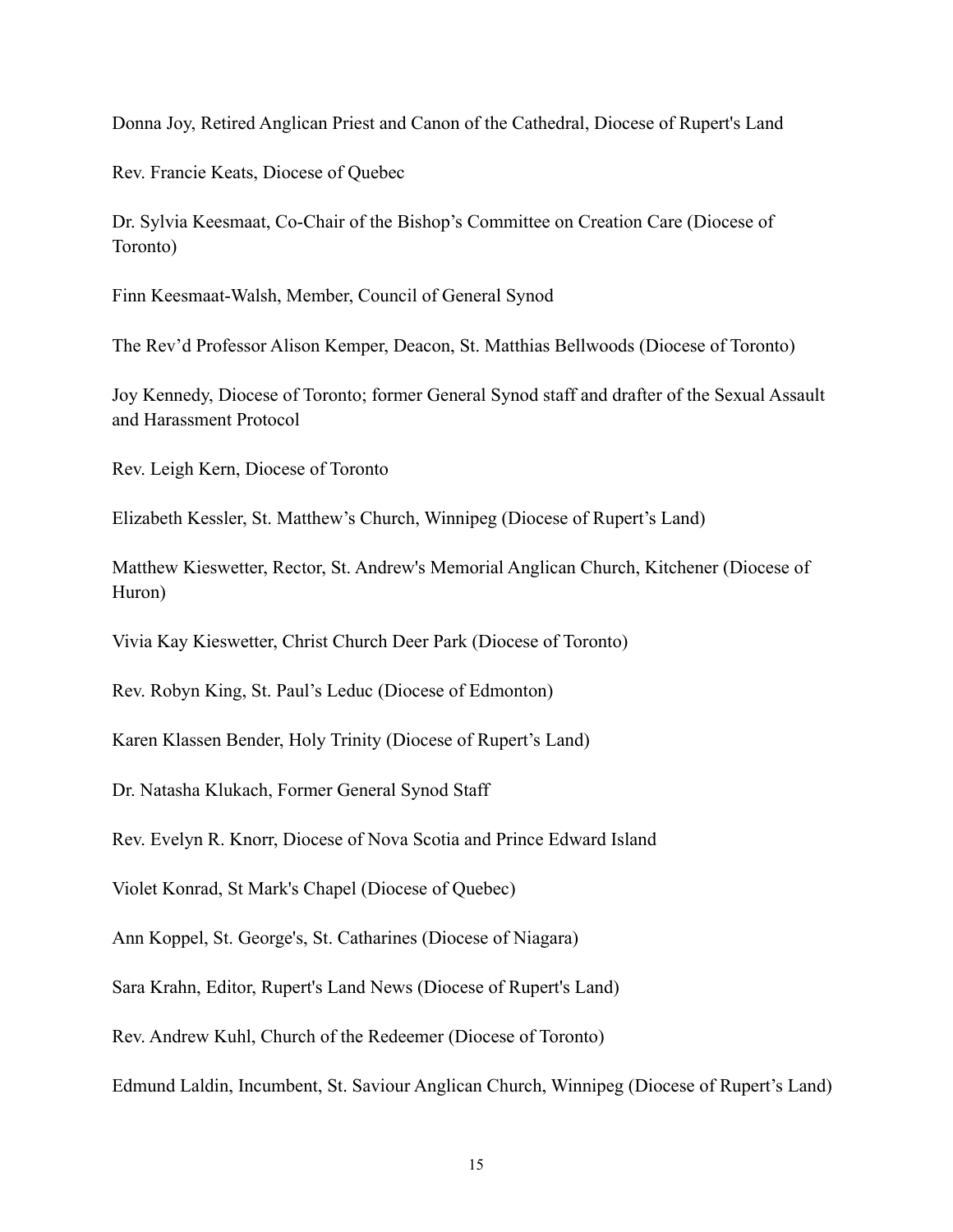Karen Laldin, Incumbent, St. Paul Fort Garry, Winnipeg (Diocese of Rupert's Land)

Sandra Legarde, St. George's, St Catharines (Diocese of Niagara)

Rev. Dawn Leger, Diocese of Toronto

Andree Legere, Christ Church, Amherst (Diocese of Nova Scotia and Prince Edward Island)

Claus Lenk, St. Clement's (Diocese of Toronto)

Heather Lenk, St. Clement's (Diocese of Toronto)

Marty Levesque, Rector, All Saints Waterloo (Diocese of Huron)

Edie Liddell, St. Peter's (Diocese of Edmonton)

Rev. Heather Liddell, St. Peter's Anglican Church Westmount/Inglewood and Anglican Student Ministry (Diocese of Edmonton)

Charlotte Lilley, Diocese of Huron

Barbara Liotscos, Retired, St. Paul's Cathedral (Territory of the People)

Greg Little, Honorary Assistant, St. John the Evangelist, Strathroy, and St. James, Parkhill (Diocese of Huron)

Marion Little, Former Canon Pastor, Diocese of British Columbia

Elayne Lockhart, St. Paul's Bloor Street (Diocese of Toronto)

Rev. Amanda Longmoore, Diocese of Huron

Alison Longson, Diocese of Calgary

Bill Lord, Diocese of Nova Scotia and Prince Edward Island

Avila Lotoski, St. Clement's (Diocese of Toronto)

D. Craig Love, Deacon Assistant, Diocese of Huron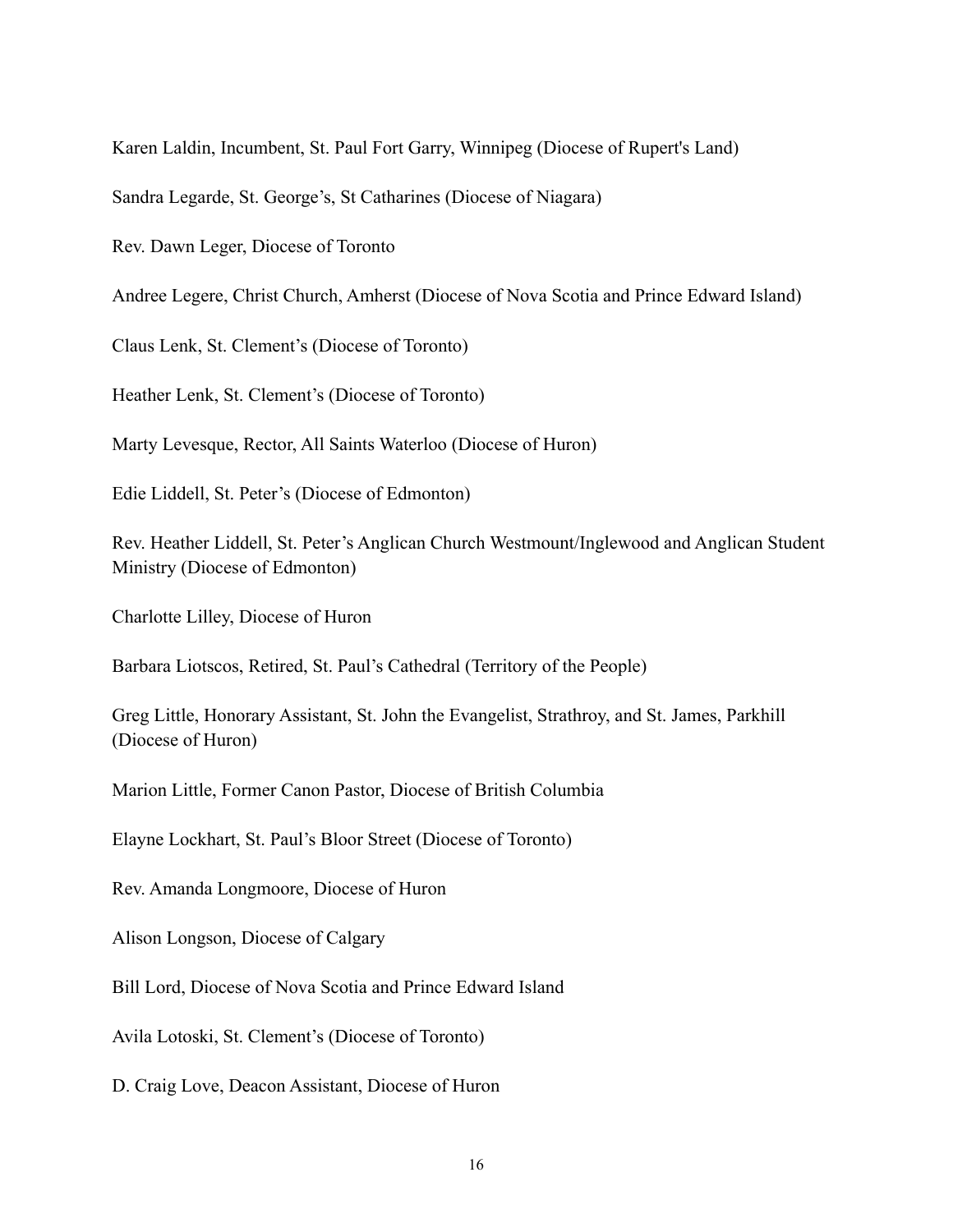Marian Lucas-Jefferies, Priest, Diocese of Nova Scotia and Prince Edward Island

Karen Luyendyk, Diocese of Ottawa

Murray MacAdam, St. John's, Peterborough (Diocese of Toronto)

Elaine MacDonald, St. Nicholas Anglican Church (Diocese of Nova Scotia and Prince Edward Island)

Rev. Roslyn Macgregor, Diocese of Montreal

Ruth MacIntosh, Family Minister, St. John the Divine, Victoria (Diocese of British Columbia)

Rev. Kristin MacKenzie, Rector, Anglican Parish Liscomb/Port Bickerton (Diocese of Nova Scotia and Prince Edward Island)

Mike MacKenzie, Diocese of Nova Scotia and Prince Edward Island

Carolyn Mackie, Church of the Redeemer (Diocese of Toronto)

Rev. Canon Steven Mackison, Church of the Redeemer (Diocese of Toronto)

Adam MacNeil, Diocese of Niagara

George MacNeil, Christ Church, Amherst (Diocese of Nova Scotia and Prince Edward Island)

Denise MacRae, St Paul's Fort Garry (Diocese of Rupert's Land)

Cynthia Majewski, St Timothy's Church (Diocese of Toronto)

Rev. Steven E. Maki, Rector, St. George's Church, Ste.-Anne-de-Bellevue (Diocese of Montreal)

Laura Manias, St James Westminster (Diocese of Huron)

Jackie Manthorne, Former Lay-Reader-in-Training, Diocese of Ottawa

Heather Manuel, Clergy, Muskoka Deanery, Diocese of Algoma

Lorne Manweiler, Rector/Regional Dean, Vancouver (Diocese of New Westminster)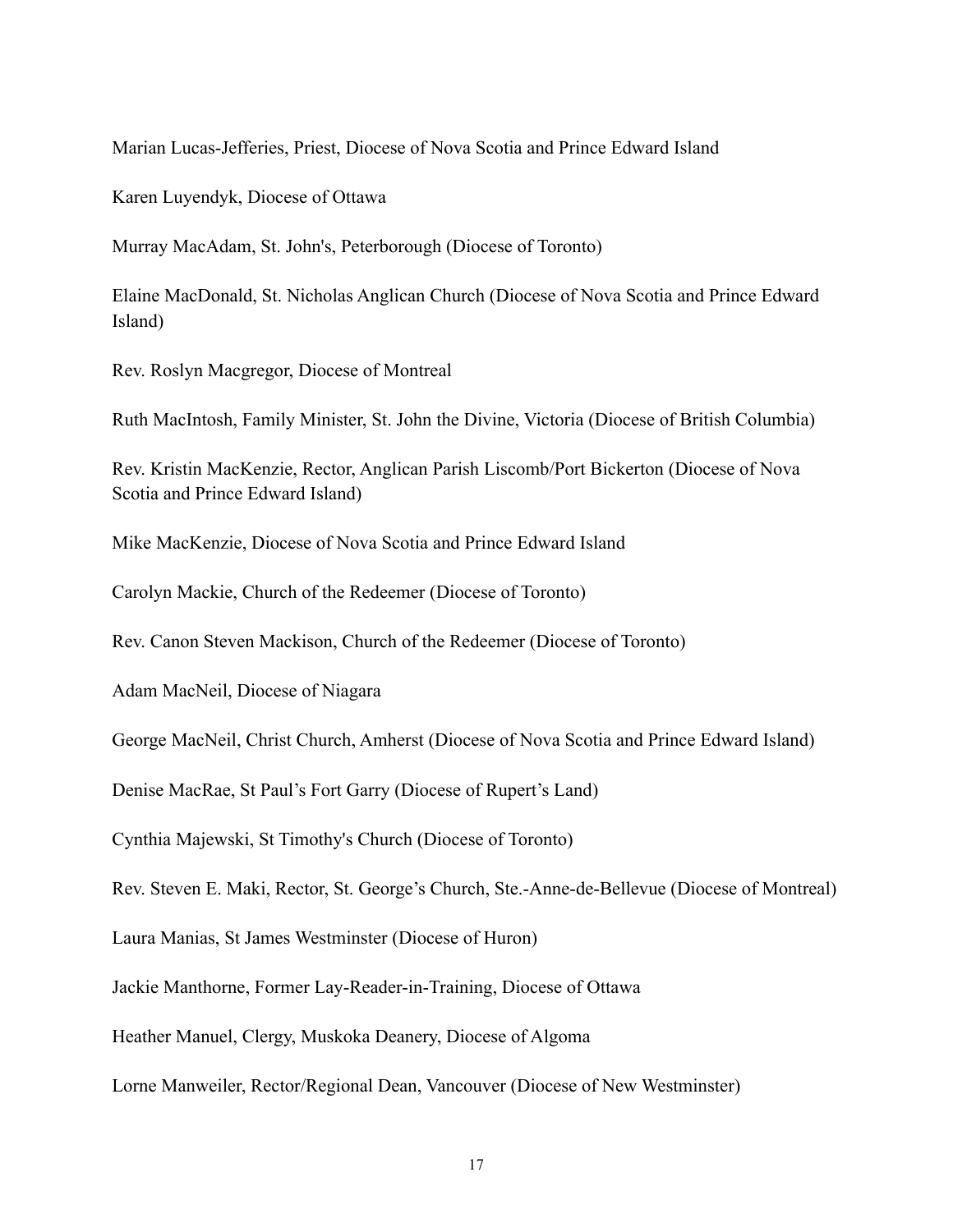Diane Marshall, St. Hilda-by-the-Sea (Diocese of New Westminster)

Jeff R. Marshall, Christ Church, Amherst (Diocese of Nova Scotia and Prince Edward Island)

Francis Martin, Church of the Redeemer (Diocese of Toronto)

Rev. Dr. Jon Martin, Diocese of Ottawa

Dr. Stephen Martin, Christ Church (Diocese of Edmonton)

Elizabeth Mathers, St. Clement, North Vancouver; Salal+Cedar (Diocese of New Westminster)

Lauren Matheson, Diocese of Toronto

Ryan Matheson, St. Martin-in-the-Fields (Diocese of Toronto)

Rev. Colleen Matthews, Deacon, St. Matthew's Anglican Church (Diocese of Rupert's Land)

Fred Matthews, Lay Reader-in-Charge, Church of the Nativity, Frog Lake (Diocese of Edmonton)

LeeAnn Matthews, Staff, Diocese of Montreal

Susan Maude, Diocese of Montreal

Rev. Gwen McAllister, Rector, St. Matthew's Anglican Church (Diocese of Rupert's Land)

Rev. Graham McCaffrey, Incumbent, Grace Church, Scarborough (Diocese of Toronto)

Thomas McCallum, Music Director, All Saints Church-Community Centre (Toronto)

Heather McCance, Montreal Diocesan Theological College

Phyllis McCurdy, Church of St. Mary Magdalene (Diocese of Toronto)

Allie McDougall, Postulant, Diocese of Huron

Rebecca McKay, Former Parish Administrator, Church of St. John the Evangelist, Kitchener (Diocese of Huron)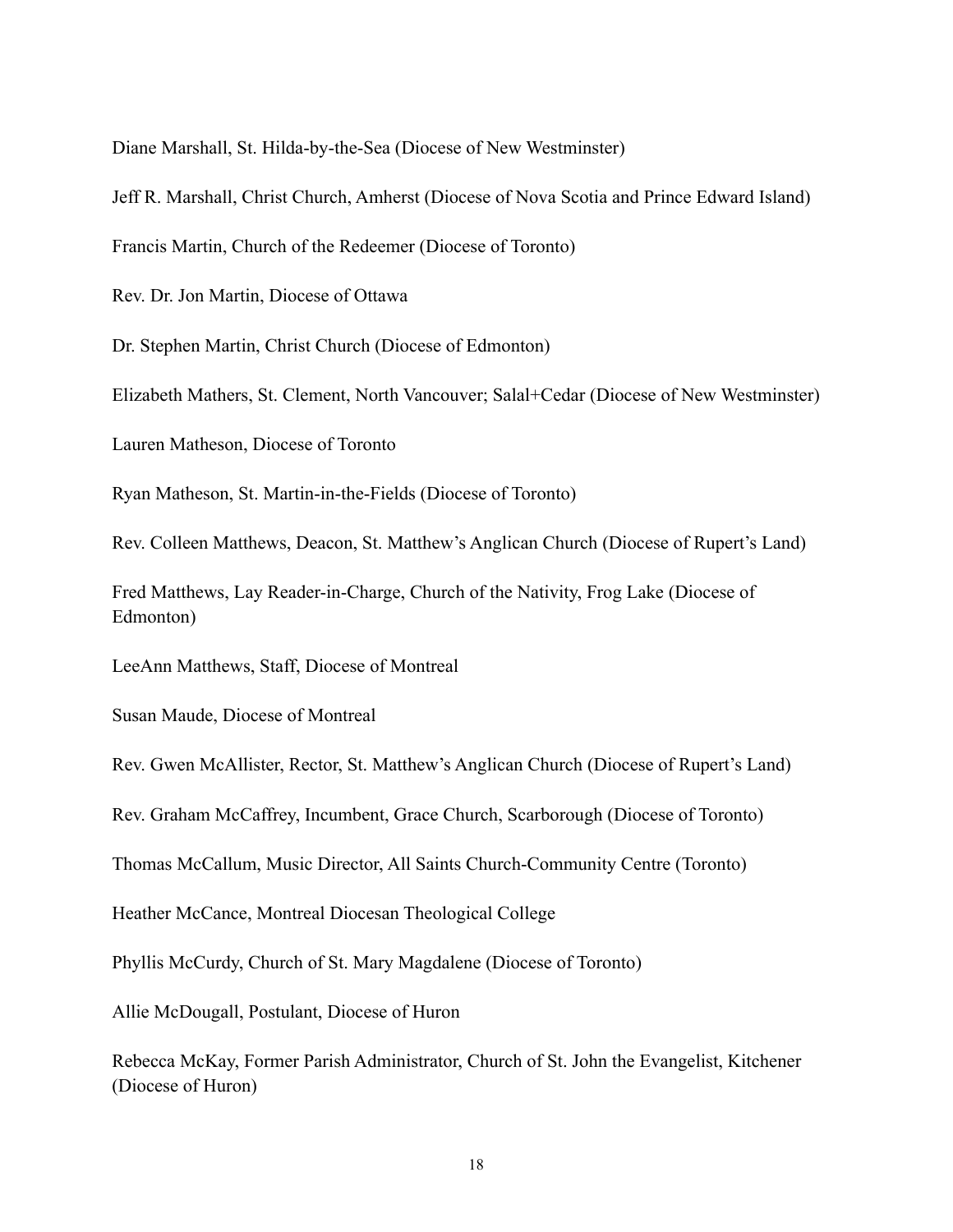Rev. Deacon Danielle McKenzie, Deacon, Diocese of Athabasca

Rev. Donald McKenzie, Priest Missioner, Holy Trinity Anglican Church (Diocese of Rupert's Land)

Geoffrey McLarney, Diocese of Montréal

Alan McLean, St. George's Anglican Church, Diocese of Niagara

Rev. D. Scott McLeod, Chaplain, Renison University College (Diocese of Huron)

Susana McLeod, Former Parishioner, St. George's (Diocese of Niagara); Youth Engagement, PWRDF

Ted McLeod, Christ Church Cathedral, Victoria (Diocese of British Columbia)

Nancy McLeod-Elder, Church of the Transfiguration (Diocese of Niagara)

Luke McRae, Church of the Redeemer (Diocese of Toronto)

Mary Louise Meadow, Retired Priest, Former Canon Pastor for the Diocese of British Columbia

The Very Rev. Alexandra Meek, Dean of the Diocese of Edmonton

Rev. Dr. Joanne Mercer, Queen's College (St. John's)

Matthew Mercer-Deadman, Lay Co-Organizer, Equally Anglican, Holy Trinity, Old Strathcona (Diocese of Edmonton)

Diane Meredith, Church of the Redeemer (Diocese of Toronto)

Christopher Miller, Former Prolocutor (2006-2009), Ecclesiastical Province of Ontario; Diocese of Ottawa

Rev. Naomi Miller, Diocese of Niagara

Lynn Mills, Emmaus Community, Diocese of Islands and Inlets (British Columbia)

Irene Moore Davis, All Saints'Anglican Church, Windsor (Diocese of Huron)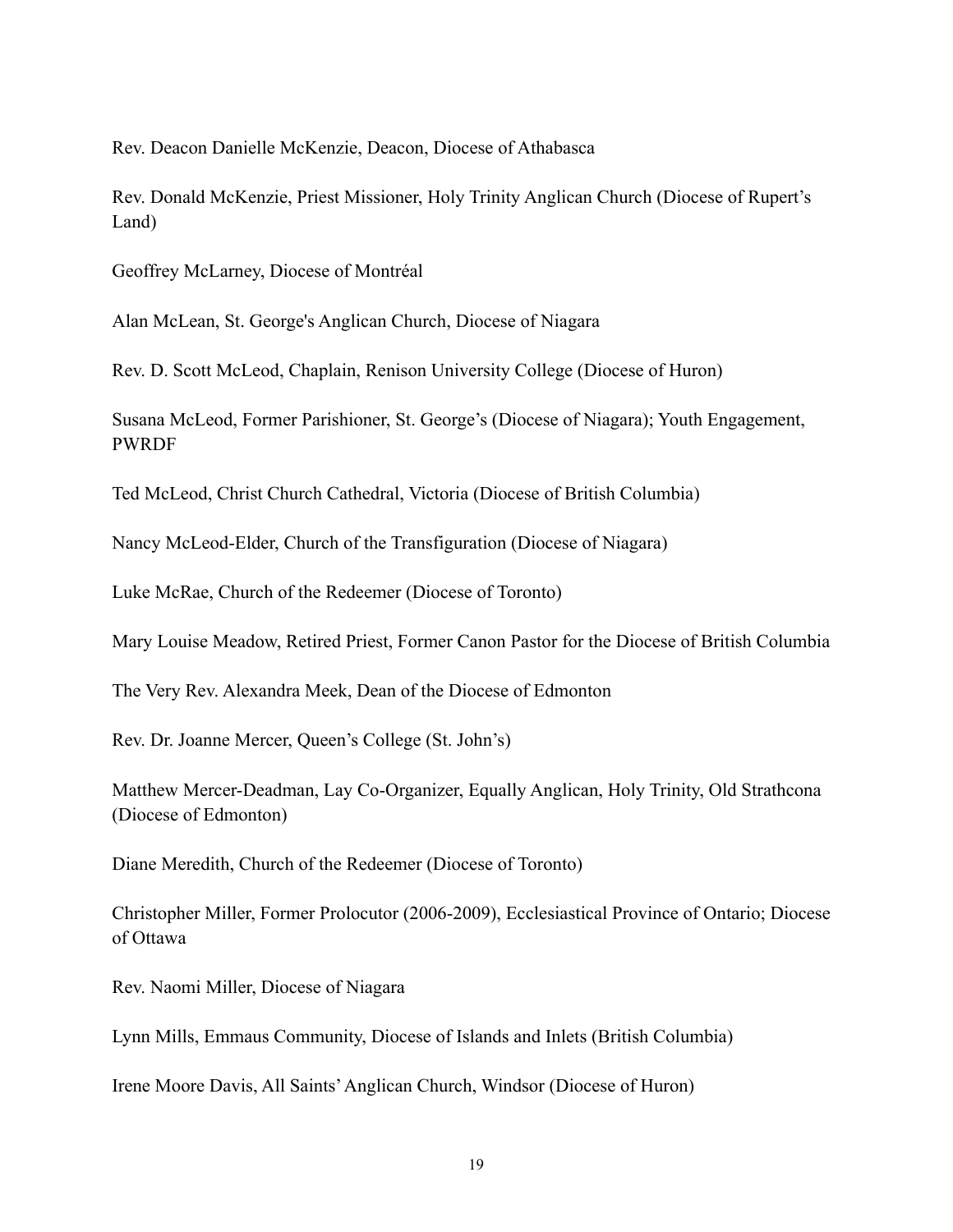Susan More, St. Paul's Bloor Street (Diocese of Toronto)

Rev. Clare Morgan, Diocese of New Westminster

Rev. Canon Katherine Morgan, St. John the Evangelist, Thorold (Diocese of Niagara)

Kathleen Morrell, Diocese of Nova Scotia and Prince Edward Island

J. Allan Mossbarger, Deacon (retired), Diocese of British Columbia

Carol Motuz, Church of the Holy Saviour, Waterloo (Diocese of Huron)

Christine Muise, Incumbent, Port Hardy (Diocese of British Columbia)

Justin Murphy, Diocese of Nova Scotia and Prince Edward Island

Scott Murphy, All Saints Anglican Church Waterloo (Diocese of Huron)

The Rt. Rev. Bruce Myers, Bishop of Quebec

Rev. Ann Marie Nicklin, Retired, Diocese of Edmonton

Rev. Sue Nicolls, Diocese of Niagara

Susan Noiseux, St. George's Anglican Church, St. Catharines (Diocese of Niagara)

Wendy Northcotte, St. George's (Diocese of Niagara)

Charles Nurse, St. George, Fort Langley (Diocese of New Westminster)

Eileen Nurse, Deacon, St. George, Fort Langley (Diocese of New Westminster)

Rev. Jean-Daniel O'Donncada, Director of St. Martha's Chapel (Ecumenical University Chaplaincy), Montréal

Matthew Oliver, Indigenous Honourary Clergy, amiskwacîwâskahikan

Archdeacon Susan Oliver, Rector, The Anglican Parish of Christ Church (Diocese of Edmonton)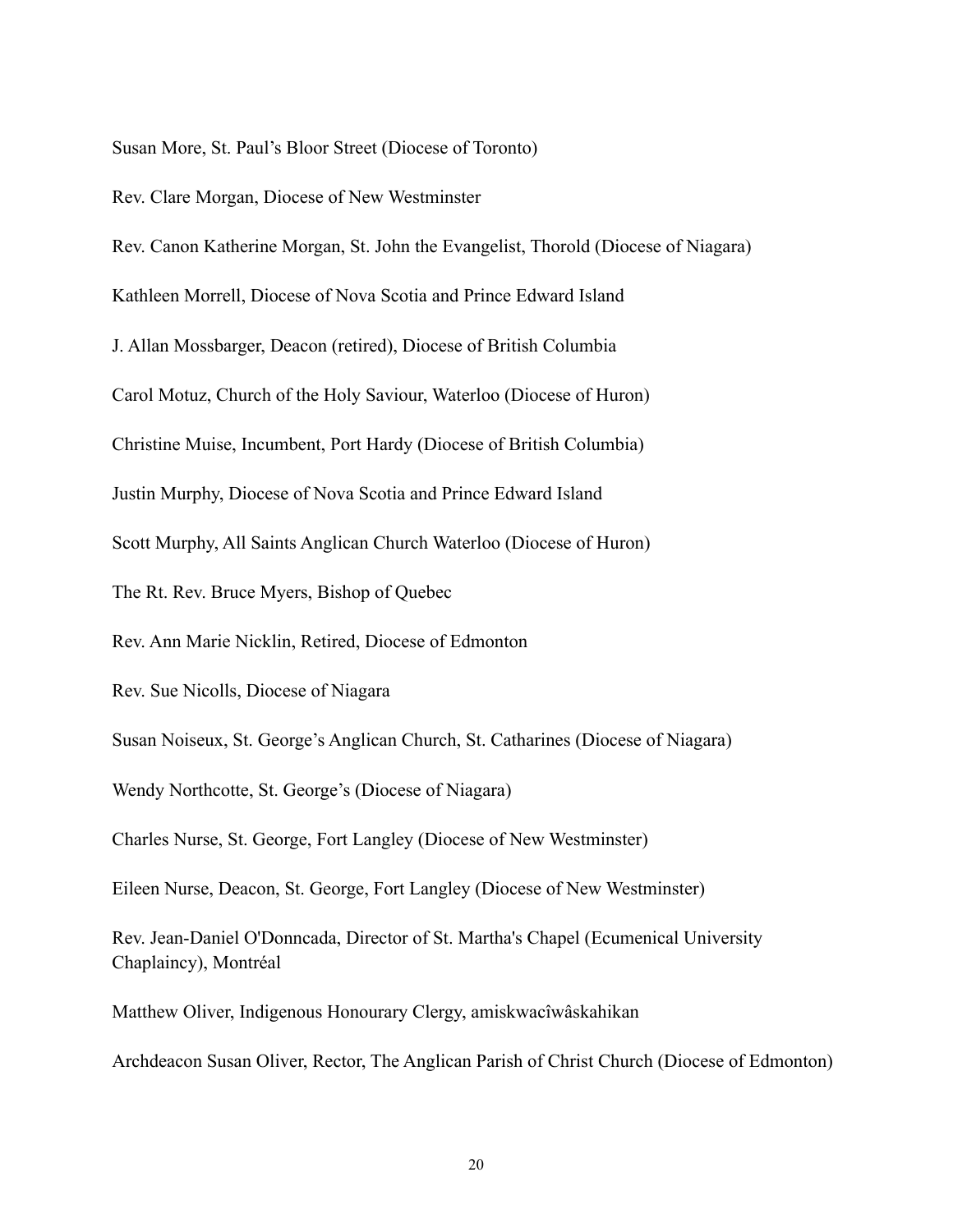Rev. Jared Osborn, Church of the Holy Comforter (Diocese of the Arctic)

Eric Osborne, Diocese of Huron

The Very Rev. R.J. Osborne, Retired, Diocese of Rupert's Land

Dr. Sean Otto, Parish of Quebec (Diocese of Quebec)

Maggie Panter, Church of the Holy Trinity (Diocese of Toronto)

The Parish Council, Anglican Parish of Amherst, Diocese of Nova Scotia and Prince Edward Island

Catherine Pate, Director of Communications, Diocese of Islands and Inlets (British Columbia)

Christopher Charles Pate, Survivor of Rev. Canon Charles David Griggs, Anglican Summer Camp

Archdeacon (Retired) David J. Pate, Priest for 37 years (Diocese of Rupert's Land)

Lynn E. Pate, Active Member of the ACC for 79 years (Diocese of Rupert's Land)

Rev. Myron Penner, Rector, Anglican Parish of St. Paul (Diocese of Edmonton)

Marilyn Pettit, St. George's, St. Catharines (Diocese of Niagara)

Alice Prichard, Former Parishioner, Diocese of Calgary

Heather Pringle, St. Matthews, Winnipeg (Diocese of Rupert's Land)

Rev. Grace Pritchard Burson, Diocese of Montreal

Paul Pynkoski, Church of the Redeemer (Diocese of Toronto)

Dr. Elizabeth Rael, Church of St. Mary Magdalene (Diocese of Toronto)

Rev. Cate Ratcliffe, Rector, The Parish of Eastern Passage (Diocese of Nova Scotia and Prince Edward Island)

Rev. Pamela Rayment, St. Clement's (Diocese of Toronto)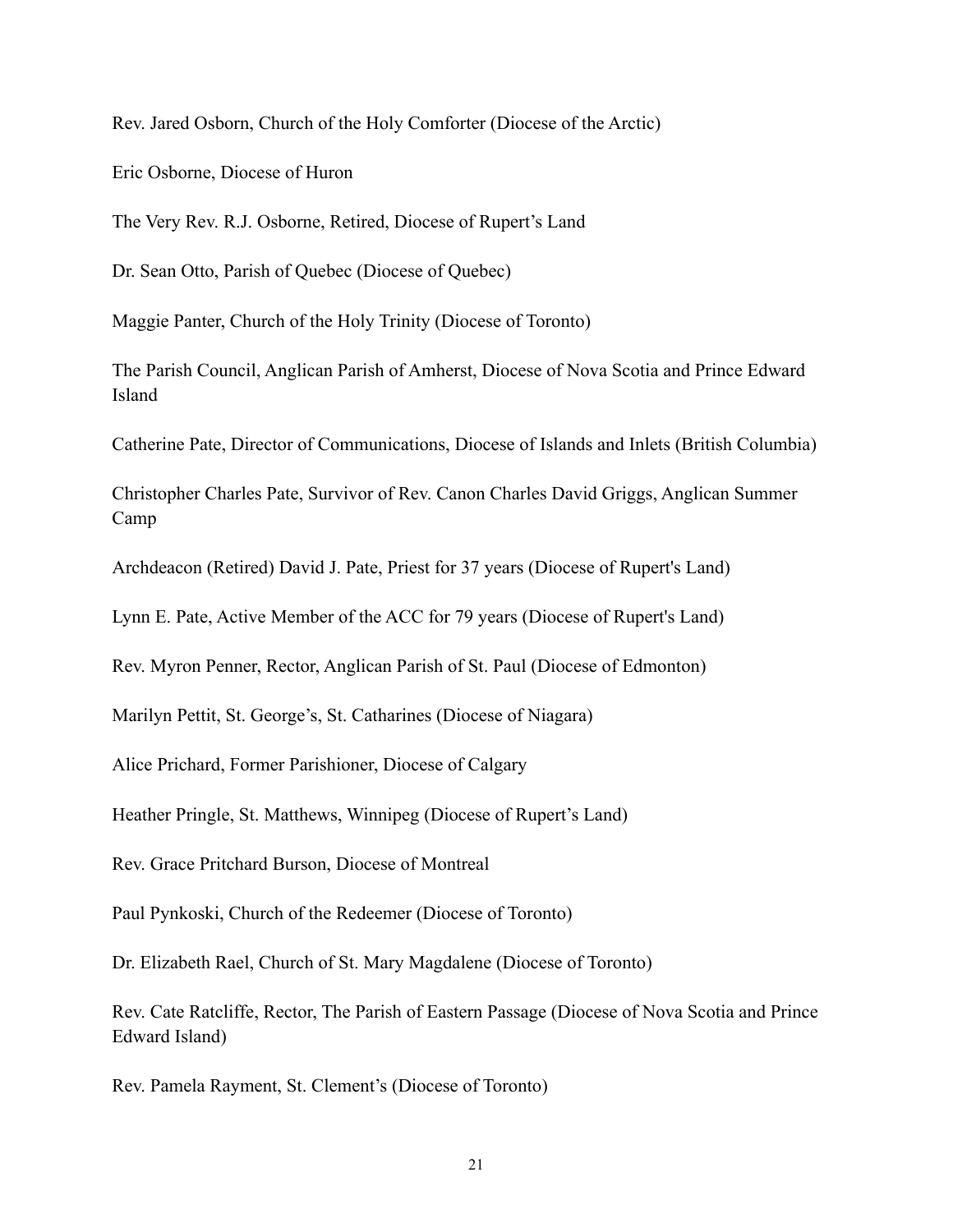Lynne Reckhow, St. George's (Diocese of Edmonton); MTS Student, Wycliffe College (Toronto)

Rev. Courtenay Reedman Parker, Pastor, Messiah Lutheran Church, Winnipeg (ELCIC)

Caitlin Reilley Beck, Warden, Salal and Cedar; Synod Delegate, St. Augustine's Marpole (Diocese of New Westminster)

Autumn Reinhardt-Simpson, St. Peter's (Diocese of Edmonton)

Amanda Reynolds, Lay Reader, St. Georges St Anne de Bellevue (Diocese of Montreal)

Remi Rheault, Former Parishioner, Diocese of Saskatoon

Hilary Richardson, Diocese of Nova Scotia and Prince Edward Island

Judith Richardson, Diocese of Ottawa

Rev. Theo Robinson, Incumbent, Anglican Parish of St. Cyprian (Diocese of Rupert's Land)

Patricia Rocco, Trinity College (Toronto)

Dr. Elissa Rodkey, St. George's, Moncton (Diocese of Fredericton)

Myrna Rootham, Deputy Warden, Trinity Anglican Church (Diocese of Ottawa)

Rev. Charlotte Ross, Associate Priest, Parish of Christ Church (Diocese of Nova Scotia and Prince Edward Island)

Donna Rourke, Julian of Norwich Anglican Church (Diocese of Ottawa)

Elizabeth Ruder-Celiz, Chaplain, Vancouver School of Theology; Assistant Priest, St. John's Shaunessy (Diocese of New Westminster)

Fr. Robin Ruder Celiz, All Saints Ladner (Diocese of New Westminster)

Suzanne Rumsey, Church of the Holy Trinity (Diocese of Toronto); PWRDF staff

Tracy Russell, St. James (Diocese of New Westminster)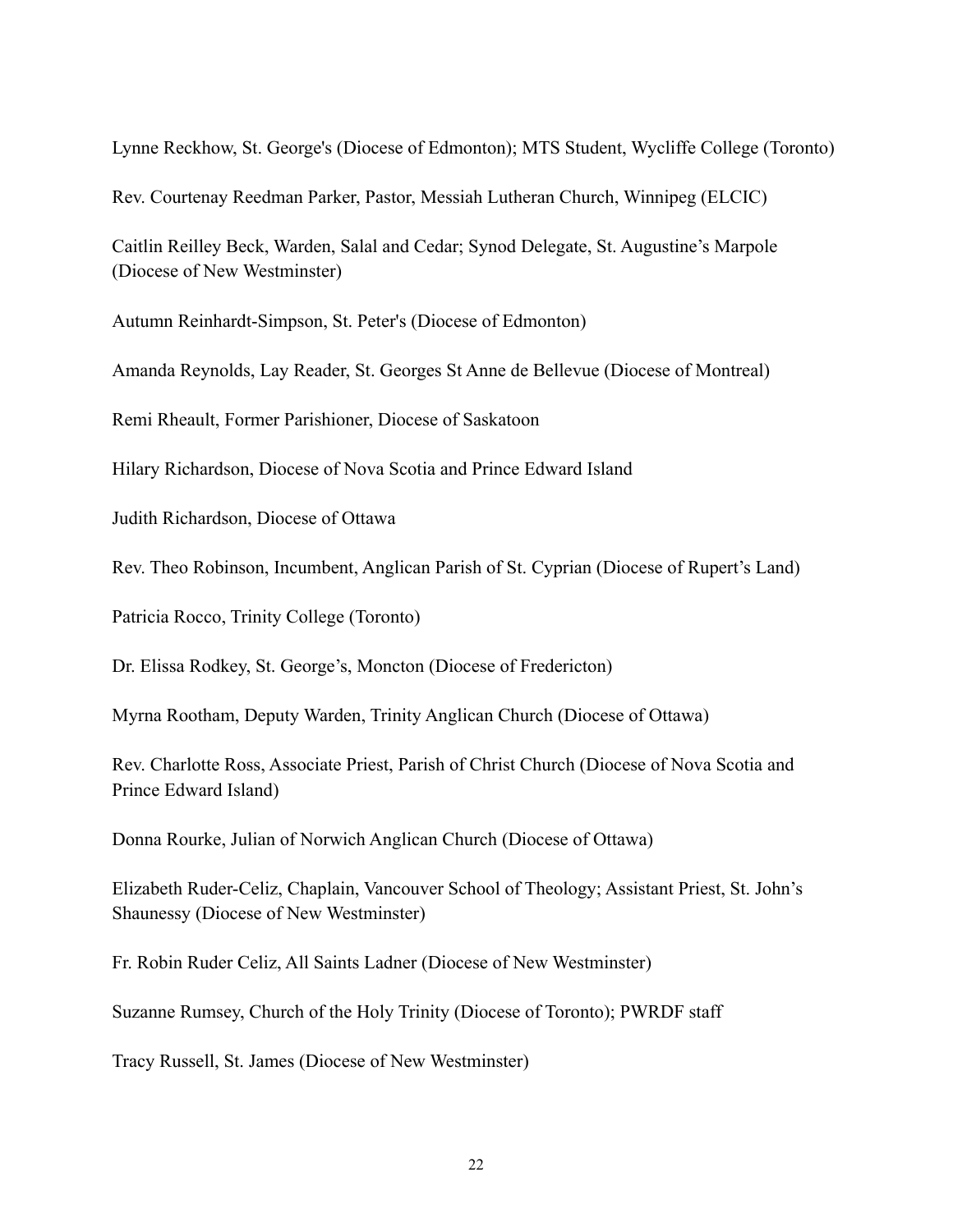Brooke Sales-Lee, St. Peter and St. Simon-the-Apostle (Diocese of Toronto)

Rev. Karen Saunders, Deacon, Parish of St. George, Ft. Langley (Diocese of New Westminster)

Rev. Vernal S. Savage, Interim Priest in Charge, Christ the King, Etobicoke (Diocese of Toronto)

Peter Schafrick, Deputy Rector's Warden, St. George's, St. Catharines (Diocese of Niagara)

Tanya Schleich, Children and Youth Family Coordinator, St. George's (Diocese of Niagara)

Ginny Schleihauf, Diocese of Huron

The Very Rev'd Christian Schreiner, Dean of the Cathedral of the Holy Trinity and Rector of the Parish of Quebec (Diocese of Quebec)

Jen Schwartz, Diocese of Nova Scotia and Prince Edward Island

Dr. Carol Scovil, Church of the Redeemer (Diocese of Toronto)

Rev. Ruth Sesink Bott, Vicar, All Saints Anglican Cathedral (Diocese of Edmonton)

Aaron Shenkman, Former Parishioner and Chorister, King's College Chapel

Sarah Shepherd, Church of the Epiphany and St. Mark (Diocese of Toronto)

Tricia Siemens, Warden, Church of the Holy Saviour, Waterloo (Diocese of Huron)

Rev. C. Peter Simmons, Diocese of Algoma

David W. Sinclair, Retired, Diocese of Ontario; Living (and Serving) in Diocese of Montreal

Diana Skinner, Christ Church, Amherst (Diocese of Nova Scotia and Prince Edward Island)

Rev. Alisdair Smith, Deacon and Business Chaplain, Christ Church Cathedral, Vancouver (Diocese of New Westminster)

Rev. Ann M. Smith, Retired, Diocese of Huron

Anthony Smith, Diocese of Huron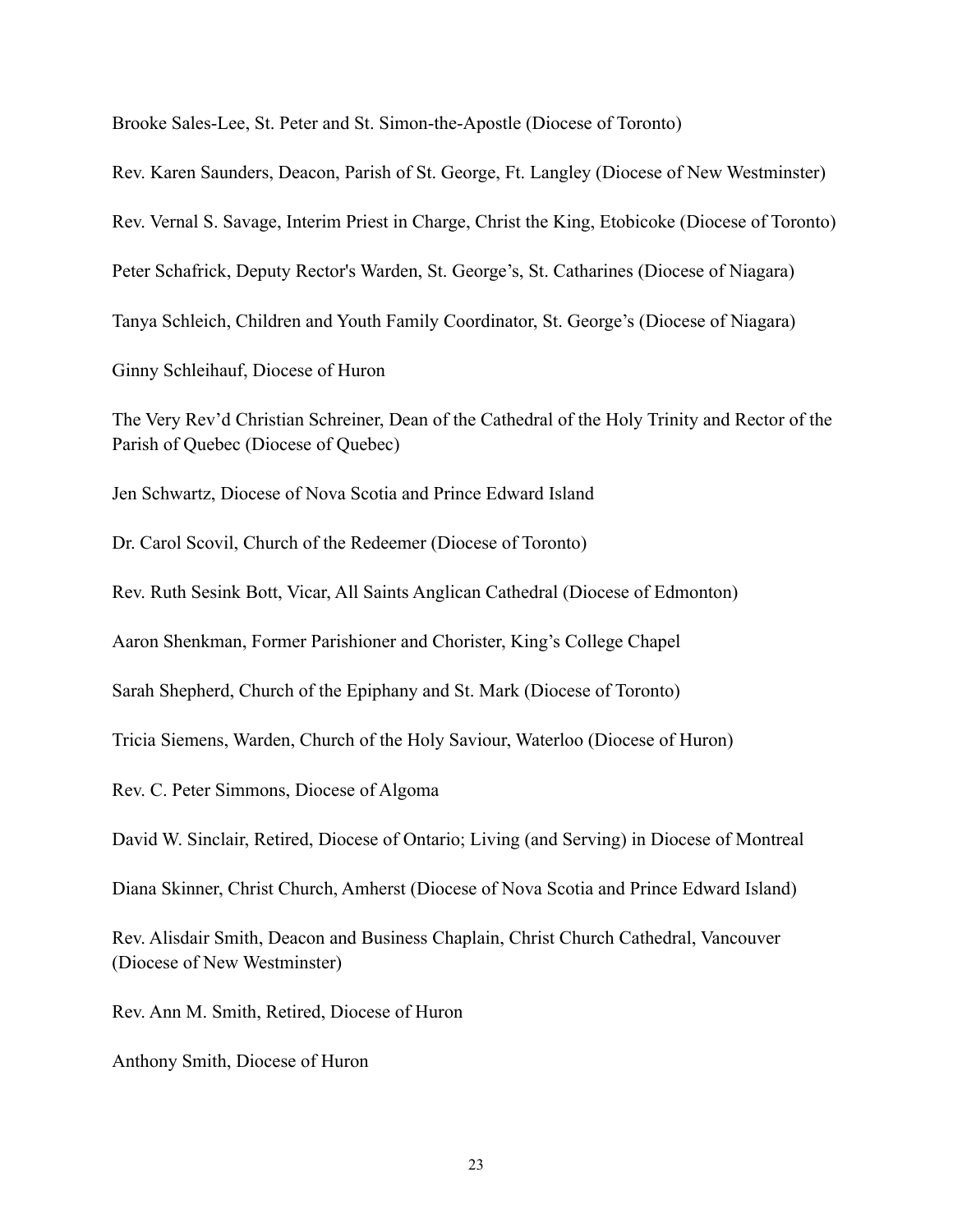Rev. Canon Bradley Smith, Rector, Church of St John the Evangelist, Peterborough (Diocese of Toronto)

Corrina Smith, Diocese of Niagara

Rev. Jean Smith, Retired, Diocese of Eastern Newfoundland Thom Smith, All Saints Windsor (Diocese of Huron) Tony Smith, Diocese of Nova Scotia and Prince Edward Island Sally Sparrow, St. Clement's (Diocese of Toronto) Rev. Susan Spicer, St George's Pickering Village, Ajax (Diocese of Toronto) Rev. Matthew Sponagle, Diocese of Nova Scotia and Prince Edward Island Michelle Squance-Slade, St. Augustine's - Parkland (Diocese of Edmonton) David Stagg, Former Warden, Diocese of Calgary Rev. Tracey Stagg, Deacon, Diocese of Calgary Trish Steadman, St. Paul's Fort Garry (Diocese of Rupert's Land) Jessica Steele, Diocese of New Westminster Rev. Liska Stefko, St. Clement's Church (Diocese of Toronto) Andrew Stephens-Rennie, Missioner, Valhalla Parish (Diocese of Kootenay) Georgiana Stewart, Priest-in-charge, St. Paul's Sydenham (Diocese of Ontario) Br. R. Dylan Stewart, CMJ, Diocese of Nova Scotia and Prince Edward Island Vicki Strang, St George's Anglican (Diocese of Edmonton) Quinn Strikwerda, Pastor of Inner City Pastoral Ministry and Priest, Diocese of Edmonton Jen Strohschein, AbbeyChurch, Victoria (Diocese of British Columbia)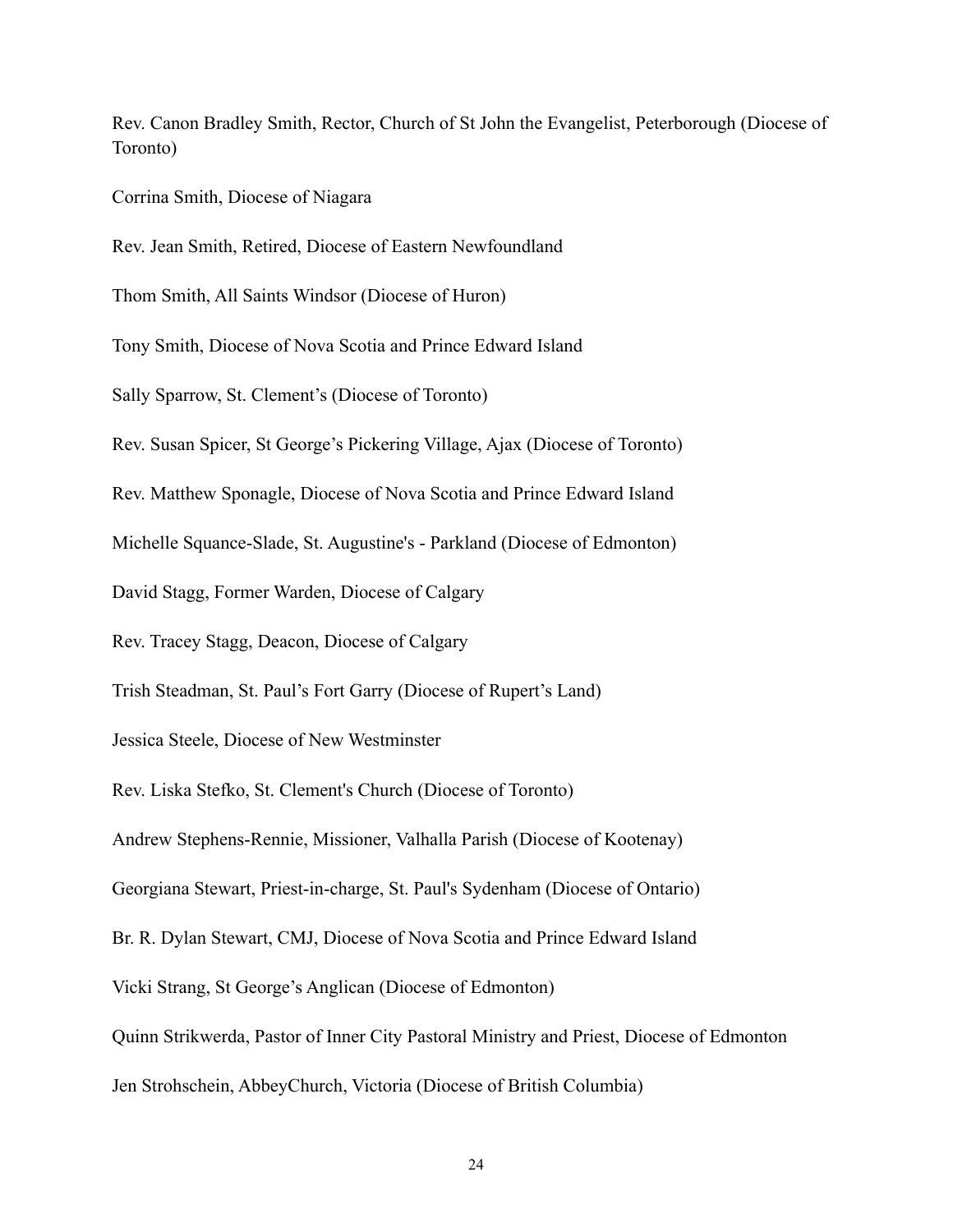Rev. Ben Stuchbery, Parish of Vaudreuil (Diocese of Montreal)

Rev. Mike Stuchbery, Incumbent, St. Philip's, Etobicoke (Diocese of Toronto)

John Sutton, Church of the Redeemer (Diocese of Toronto)

Rev. Sandra Tankard, Clergy Supply, St. Alban's/Bethesda, Kenora (Diocese of Rupert's Land)

Lauryn Tari, Diocese of Toronto

Rev. Daniel Tatarnic, Diocese of Niagara

Rev. Canon Martha Tatarnic, Rector, St. George's (Diocese of Niagara); PWRDF Board Member

Melinda Tattrie, Diocese of Nova Scotia and Prince Edward Island

Archdeacon Paul Taylor, Retired (Niagara/Ontario)

Rev. Katie Taylor-Flynn, Rector, St. James, Halifax (Diocese of Nova Scotia and Prince Edward Island)

Elsa Tesfay, PWRDF staff

Andreas Thiel, Priest, Diocese of Huron

Pamela A. Thomson, Church of the Redeemer (Diocese of Toronto)

Rev. Arran Thorpe, Diocese of Ottawa

Matthew Townsend, Former Editor, Anglican Journal

Esther Townshend, Church of St. Stephen-in-the-Fields (Diocese of Toronto)

Oliver Trendall, St. Peter's (Diocese of Edmonton)

Rev. Ed Trevors, Diocese of Nova Scotia and Prince Edward Island

Jacqueline Tucci, PWRDF Staff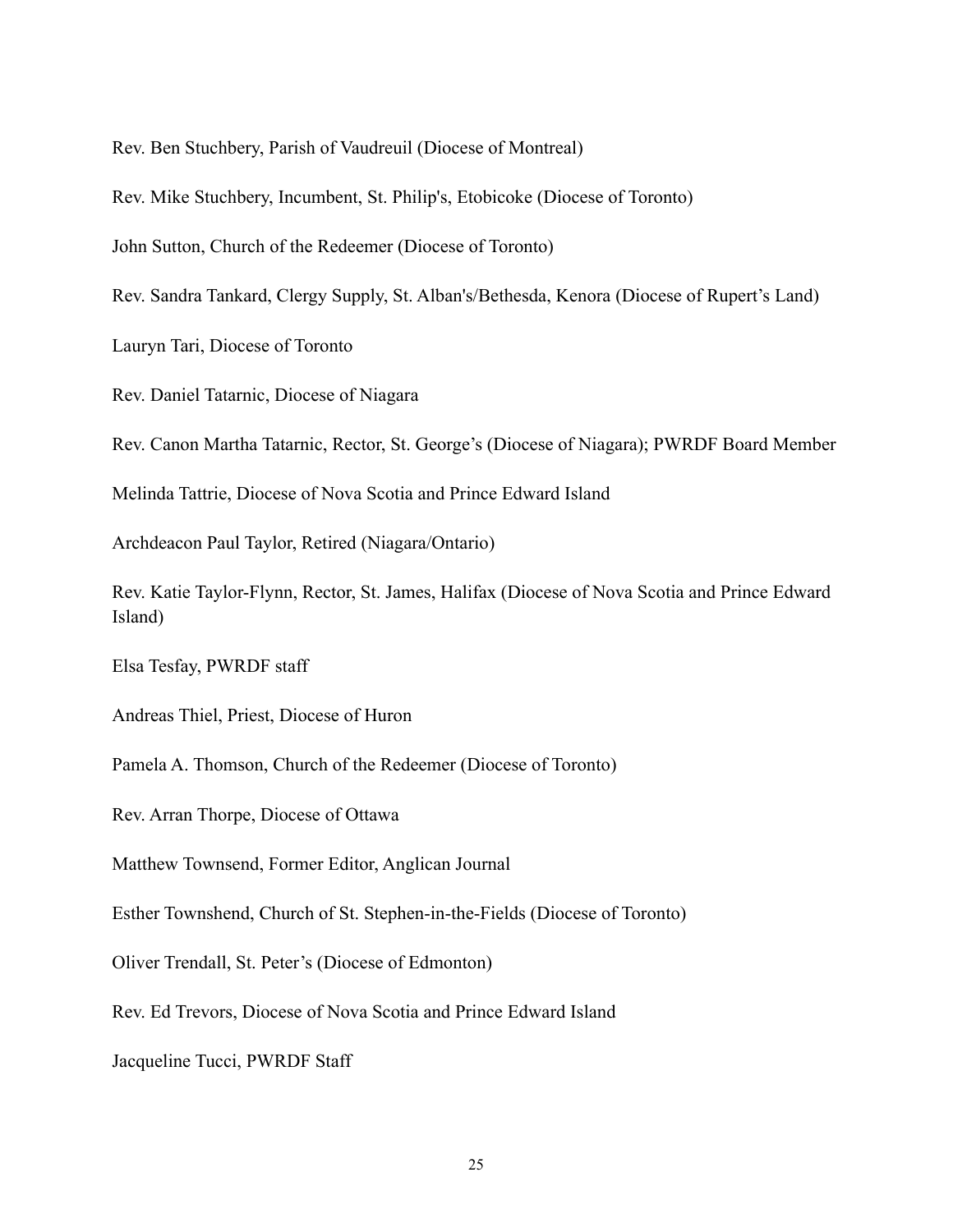Ryan Turnbull, Postulant, Diocese of Rupert's Land

Karen Turner, Church of the Redeemer (Diocese of Toronto)

Kim Umbach, PWRDF staff

Bruce Underhill, Victim

Rev. Madeleine Urion, Rector, St. George's Anglican Church (Diocese of Edmonton)

Clare Urquhart, St. James Anglican Church (Diocese of New Westminster); Member, Council of General Synod; Member, PWRDF Youth Council

Rev. Sheila Van Zandwyk, Church of the Transfiguration (Diocese of Niagara)

Janice Varga, St. Andrew Anglican, Sidney (Diocese of British Columbia)

Tom Vaughan, Rector, Holy Trinity Welland (Diocese of Niagara)

Sharon Vermolen, St. George's, St. Catharines (Diocese of Niagara)

Richard Vroom, Retired Priest, Parish of St. Albans (Diocese of Ottawa)

Annie Vyn, St. Alban's (Diocese of Ottawa)

Michael Walker, Jeremiah Community (Diocese of Toronto)

Robert "Robbie" Walker, Postulant, Diocese of Rupert's Land; PhD Candidate, Trinity College (Toronto)

Dr. Brian Walsh, Church of the Redeemer (Diocese of Toronto)

Elizabeth Walton, St Aidan's Church, London (Diocese of Huron)

Rev. Dr. Lisa Wang, Developer for Catechumenal Ministries, Diocese of Huron

Robert Ward, St. John the Evangelist, Hamilton (Diocese of Niagara)

Rev. Alison Ward-Westervelt, St. Peter's (Diocese of Edmonton)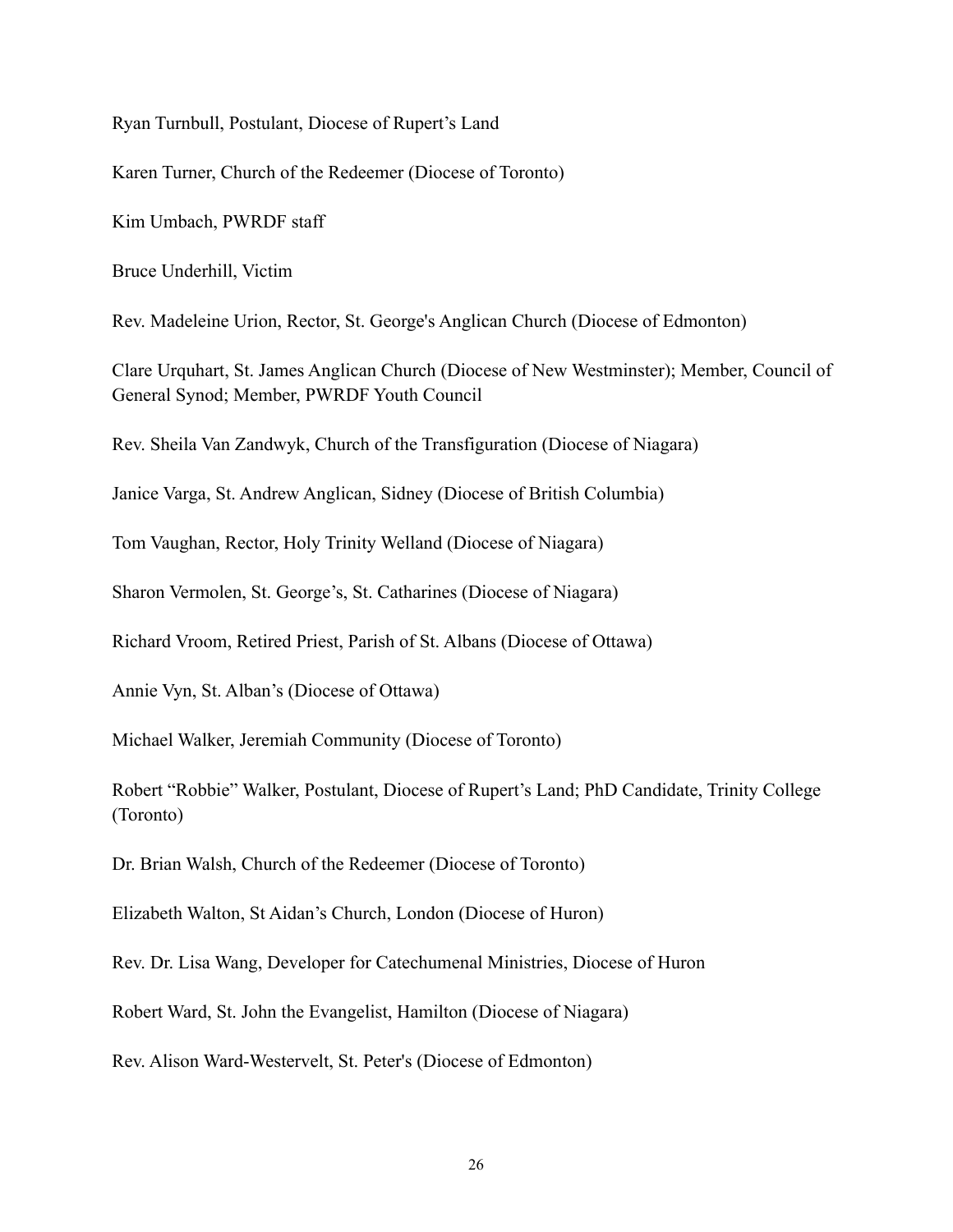Jennifer Warren, Licensed Lay Minister, Diocese of Nova Scotia and Prince Edward Island

Rev. Rhonda Waters, Church of the Ascension (Diocese of Ottawa)

Cristalle Watson, Diocese of New Westminster

Ian Watson, Diocese of Calgary

David Watts, former CoGS member and General Synod delegate

Susan Waye, Christ Church, Amherst (Diocese of Nova Scotia and Prince Edward Island)

The Rev. Ann Webber, Deacon, Diocese of Huron

Rev. Canon Robert Webster, Diocese of Rupert's Land

Kate Werneburg, Former Staff, Church of the Holy Trinity; Former Parishioner, Church of the Redeemer (Diocese of Toronto)

Deb Whalen-Blaize, Parish Missioner, Church of the Transfiguration (Diocese of Toronto)

Dr. Bruce Wheatcroft, St. John the Evangelist, Kitchener (Diocese of Huron)

Helen Wheeler, St. Andrews Memorial Church, Howdenvale (Diocese of Huron)

Ven. Mark Whittall, Diocese of Ottawa

Dr. Jonathan White, Former Director of Music, Christ Church Cathedral (Diocese of Montreal)

Linda White, Retired Clergy, Diocese of Algoma

Rev. William Whitla, Church of the Holy Trinity (Diocese of Toronto)

Rev. Canon John Wilker-Blakley, Retired Priest, Diocese of Ottawa

Evadne Wilkinson, St. Paul's Bloor Street (Diocese of Toronto)

Nancy Willliamson, Christ Church Parish, Amherst (Diocese of Nova Scotia and Prince Edward Island)